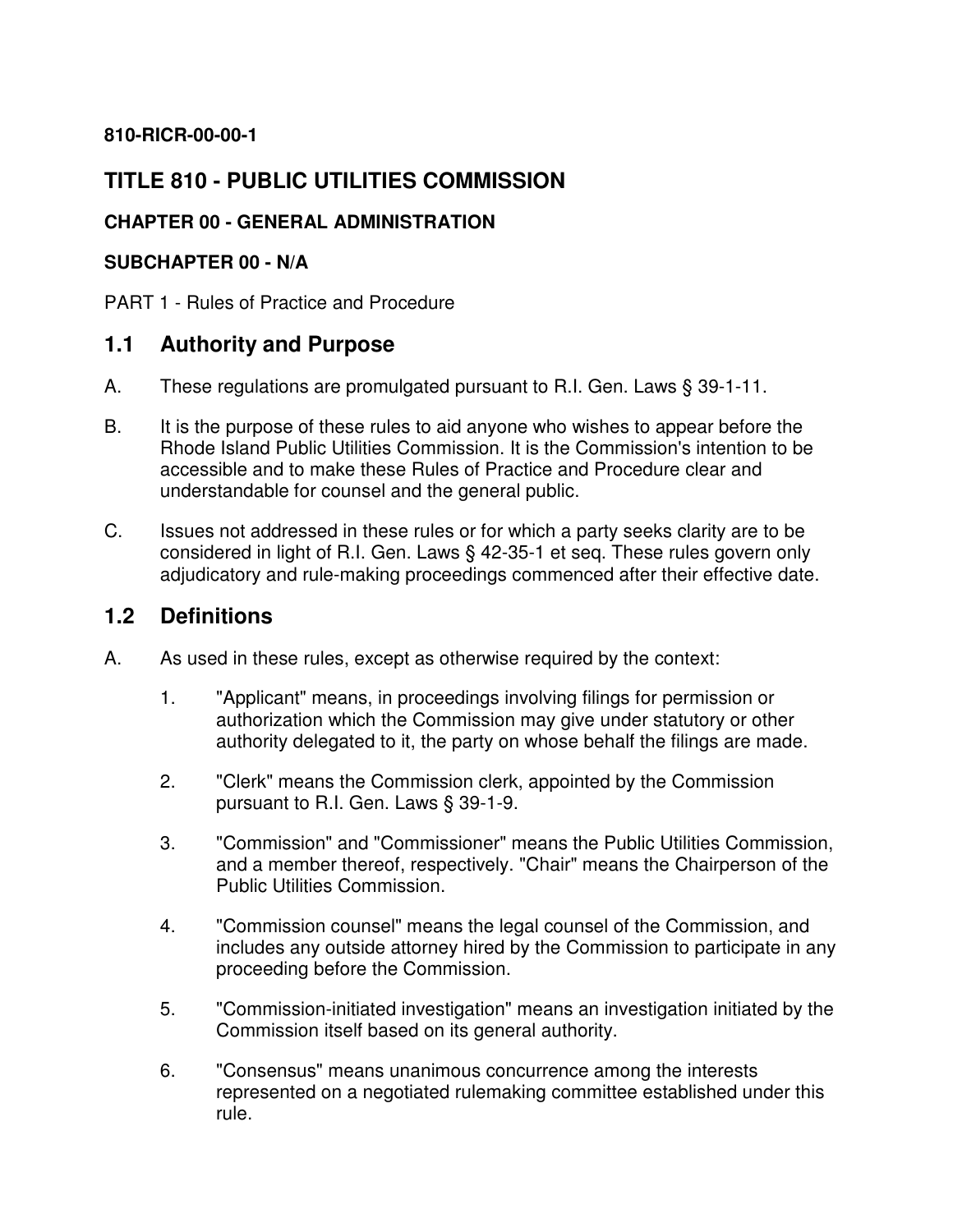- 7. "Convener" means a person who impartially assists the Commission in determining whether establishment of a negotiated rulemaking committee is feasible and appropriate in a particular rulemaking.
- 8. "Contested case" means a proceeding, including but not restricted to ratemaking, price fixing, and licensing, in which the legal rights, duties, or privileges of a specific party are required by law to be determined by the Commission after an opportunity for hearing.
- 9. "Division" means the Division of Public Utilities and Carriers described in R.I. Gen. Laws §§ 39-1-2(4) and 39-1-3.
- 10. "Division counsel" means the representative of the Division, including but not limited to its legal counsel, participating in a proceeding before the Commission.
- 11. "Ex parte" means direct or indirect communication outside of a hearing, in connection with any issue of fact or law in a pending proceeding, except upon notice and opportunity for all parties to participate, between any party or representative and any Commissioner.
- 12. "Facilitator" means a person who impartially aids in the discussions and negotiations among the members of a negotiated rulemaking committee to develop a proposed rule. It also refers to a person who is charged to develop a recommendation for Commission review in a contested adjudicatory proceeding; in such case, the facilitator may not serve the Commission in any capacity thereafter.
- 13. "Filing" means written applications, comments, petitions, pleadings, protests, motions, briefs, objections, rate schedules, notices, reports and compliance filings.
- 14. "Interest" means, with respect to an issue or matter, multiple parties which have a similar point of view or which are likely to be affected in a similar manner.
- 15. "Intervenor" means a party who intervenes in a pending matter or proceeding by statutory right or by order of the Commission on petition to intervene.
- 16. "Matter" or "Proceeding" means the docket initiated by a filing or submittal or a Commission notice or order.
- 17. "Negotiated rulemaking" means rulemaking through the use of a facilitator and committee.
- 18. "Negotiated rulemaking committee" or "Committee" means an advisory committee established by the Commission to consider and discuss issues for the purpose of reaching a consensus in the development of a proposed rule.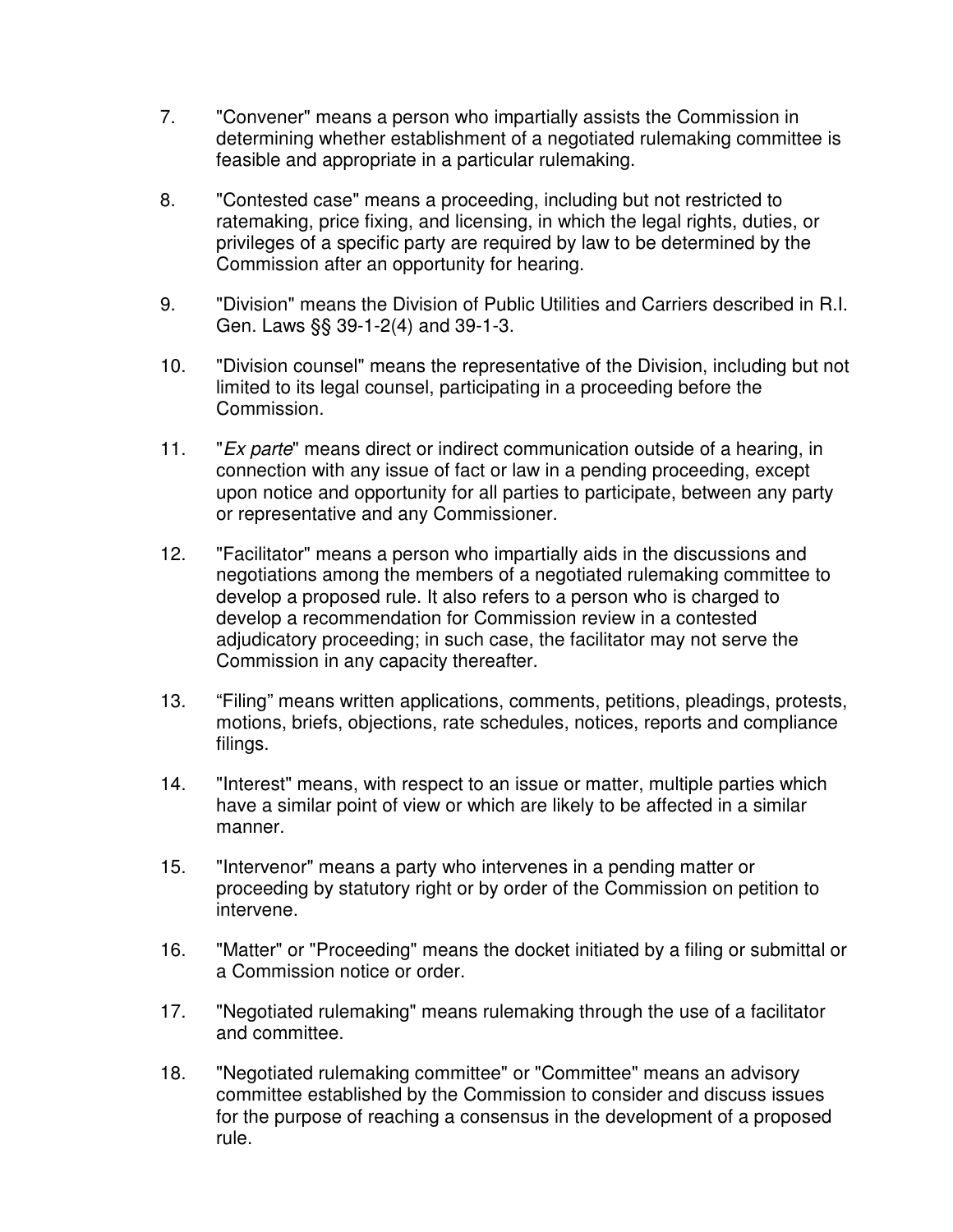- 19. "Notice and comment rulemaking" or "Rulemaking" means a proceeding for the purpose of promulgating rules and regulations.
- 20. "Party" means the Division and each person named or admitted as a party to a proceeding before the Commission.
- 21. "Petitioners" means persons seeking relief, not otherwise designated in this section.
- 22. "Presiding officer" or "Lead Commissioner" means the Chair or other Commissioner authorized by the Chair to conduct or preside over any hearing before the Commission.
- 23. "Respondents" means persons subject to any statute or other delegated authority administered by the Commission to whom an order or notice is issued by the Commission instituting a proceeding or investigation on its own initiative.

#### **1.3 The Commission**

- A. Description and Organization. The Public Utilities Commission is an impartial, independent, governmental body having the powers of a court of record, and charged under the General Laws of the State of Rhode Island with responsibility for implementing and enforcing standards of conduct under R.I. Gen. Laws § 39-1- 27.6, and holding hearings and conducting investigations "involving the rates, tariffs, tolls and charges and the sufficiency and reasonableness of facilities and accommodations of railroad, gas, electric distribution, water, telephone, telegraph and pipeline public utilities, the location of railroad depots and stations and the control of grade crossings, the revocation, suspension or alteration of certificates issued pursuant to R.I. Gen. Laws § 39-19-4, appeals under R.I. Gen. Laws § 31-9- 30, petitions under R.I. Gen. Laws § 39-1-31 and proceedings under R.I. Gen. Laws § 39-1-32.
- B. The Commission consists of three members appointed by the Governor to six-year terms with the advice and consent of the Senate. Additional information on the Commission and its members can be found on the Commission's World Wide Web site, http://www.ripuc.org.
- C. Offices. The principal office of the Commission is at Providence, Rhode Island. All communications to the Commission shall be addressed to the Clerk, Public Utilities Commission, 89 Jefferson Boulevard, Warwick, RI 02888, unless otherwise specifically directed.
- D. Hours. The offices of the Commission will be open to accept filings Monday through Friday from 8:45 a.m. to 3:45 p.m. unless otherwise provided.
- E. Quorum. Except as otherwise permitted by law, two (2) Commissioners shall constitute a quorum for the transaction of any business.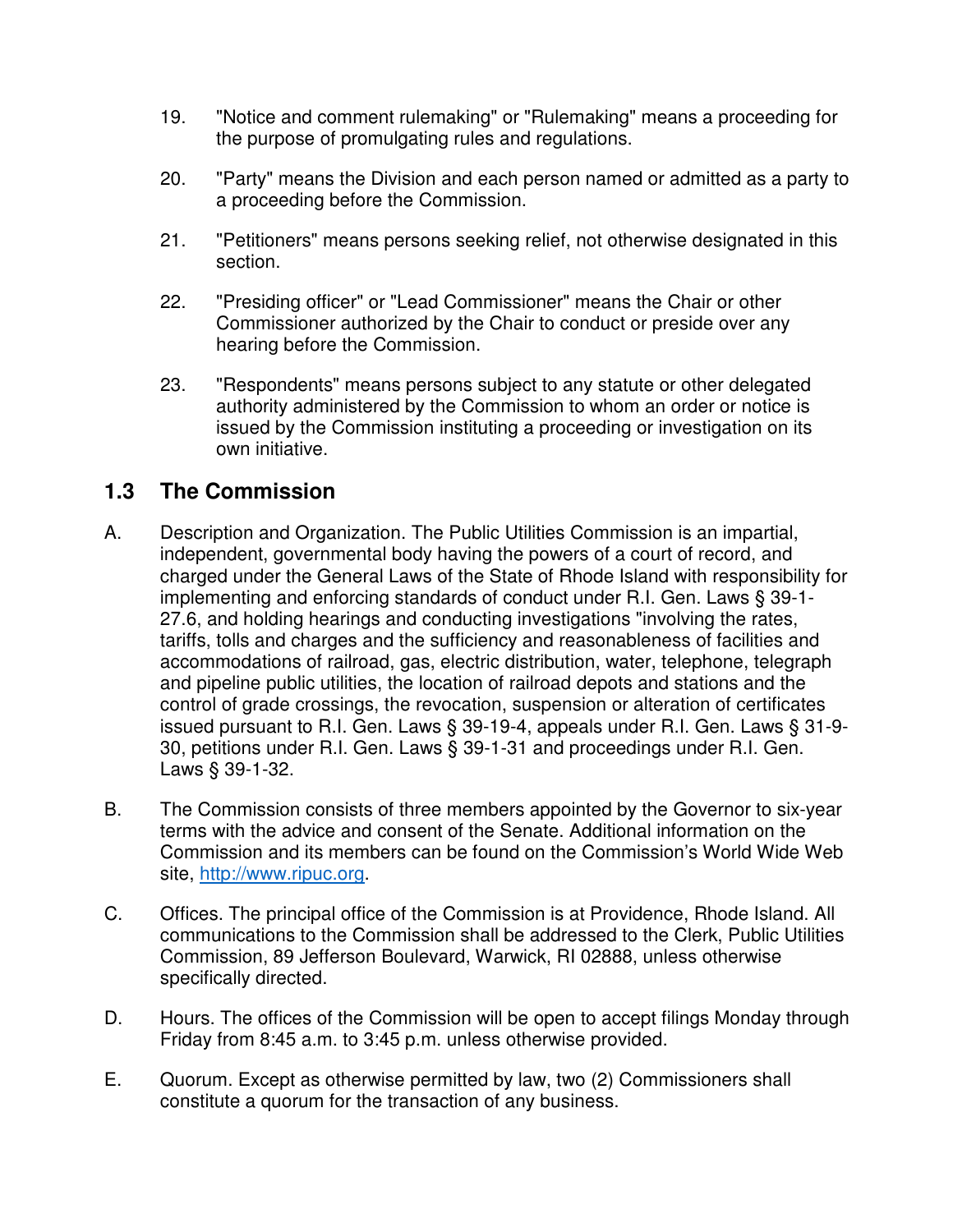- F. Action by Members. To the extent permitted by law, the Commission may conduct any inquiry, investigation, hearing or other process necessary to its duties and functions.
- G. Meetings and Hearings. Meetings of the Commission may be held at any time or place at the request of any member after reasonable notice to the other members, and shall be held at such times and places as in the judgment of the Commission will best serve the convenience of all parties.
- H. Public Information.
	- 1. Access to public records shall be granted in accordance with the Access to Public Records Act, R.I. Gen. Laws § 38-2-1 et seq. Except where the Commission directs otherwise, all pleadings, orders, communications, exhibits and other documents shall become matters of public record as of the day and time of their filing. Any claim of privilege shall be governed by the policy underlying the Access to Public Records Act, with the burden of proof resting on the party claiming the privilege.
	- 2. Any party submitting documents to the Commission may request a preliminary finding that some or all of the information is exempt from the mandatory public disclosure requirements of the Access to Public Records Act. A preliminary finding that some documents are privileged shall not preclude the Commission's release of those documents pursuant to a public request in accordance with R.I. Gen. Laws § 38-2-1 et seq.
	- 3. Claims of privilege are made by filing a written request with the Commission. One copy of the original document, boldly indicating on the front page, "Contains Privileged Information - Do Not Release", shall be filed with a specific indication of the information for which the privilege is sought, as well as a description of the grounds upon which the party claims privilege. Nine additional copies in which the privileged information is redacted shall be filed with the Clerk. If a document is filed electronically, it shall contain a statement that information has been redacted; however, the original document must be filed as delineated above.
	- 4. The Clerk shall place documents for which privilege is sought in a secure, non-public file until the Commission determines whether to grant the request for privileged treatment.
	- 5. Any person, whether or not a party, may apply to the Commission for release of the information, pursuant to the Access to Public Records Act.
	- 6. Public records may be examined at the offices of the Commission from 8:45 a.m. to 3:45 p.m. on regular business days. No officially filed document shall be taken out of the offices except by the direction of the Commission Clerk. Requests for information may be addressed to the Public Utilities Commission, 89 Jefferson Boulevard, Warwick, Rhode Island 02888. A charge of \$0.15 per page for copies and \$15.00 per hour after the first half-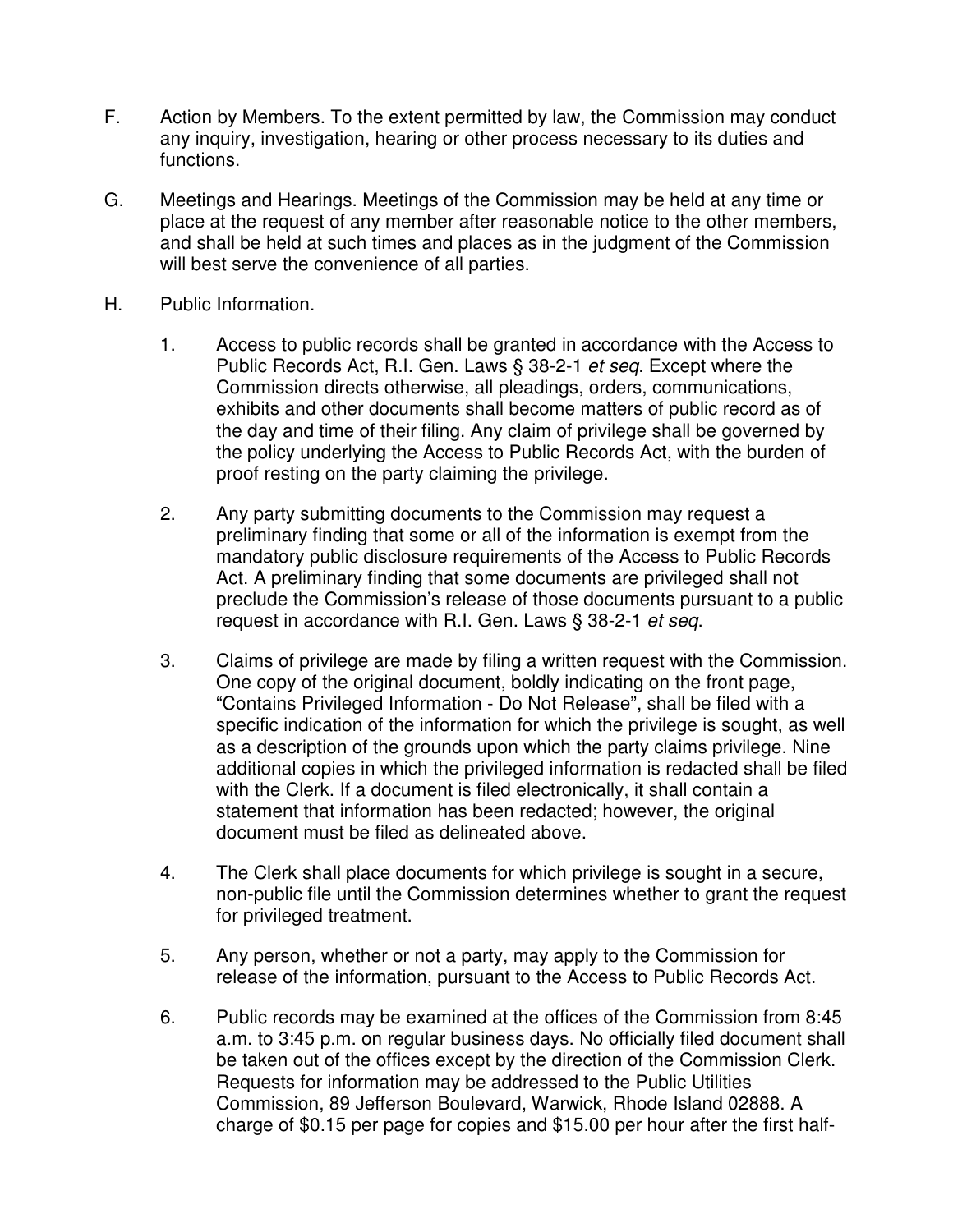hour (or whatever rate currently prevails pursuant to R.I. Gen. Laws § 39-2- 4), for research and retrieval of documents, shall be assessed. Certain public records may also be posted on the Commission's World Wide Web site.

- I. Ex Parte Communications.
	- 1. Except as permitted below, no person who is a party to or a participant in any proceeding pending before the Commission, or the person's counsel, employee, agent, or any other individual acting on the person's behalf, shall communicate ex parte with any Commissioner about or in any way related to the proceeding, and no Commissioner shall request or entertain any such ex parte communications.
	- 2. The prohibitions contained above do not apply to a communication from a party or participant or counsel, agent or other individual acting on the person's behalf, if the communication relates solely to general matters of procedure or scheduling and is directed to the Clerk or the Commission Counsel.

#### **1.4 The Clerk**

- A. Powers and Duties. The Clerk shall have the powers and duties granted pursuant to R.I. Gen. Laws § 39-1-10.
- B. Authentication of Commission Action. All orders of the Commission shall be signed by at least one Commissioner, provided that at least one additional Commissioner concurs (and so states in the order), and may be authenticated by the Clerk or such other person as may be authorized by the Commission.
- C. Filings with the Commission. The filing of written applications, petitions, protests, motions, briefs, objections, rate schedules, notices, reports, or amendments to such documents with the Commission as required or allowed by these rules, by any rule, regulation, or order of the Commission, or by any applicable statute, shall be made by delivering them within the time limit, if any, for such filing, by one of the following methods:
	- 1. by hand-delivery, addressed to the Clerk of the Commission; or
	- 2. by United States mail or express delivery, addressed to the Clerk; or
	- 3. by electronically filing in the format prescribed by the Clerk.
- D. Electronic filings must be supplemented by hard copies of the written materials, as directed by the Clerk, pursuant to § 1.6(G) of this Part; however, signature pages for settlement documents will be accepted by facsimile and incorporated in the docket.
- E. Docket. The Clerk shall maintain a docket of all proceedings, and each new proceeding shall be assigned an appropriate docket number after preliminary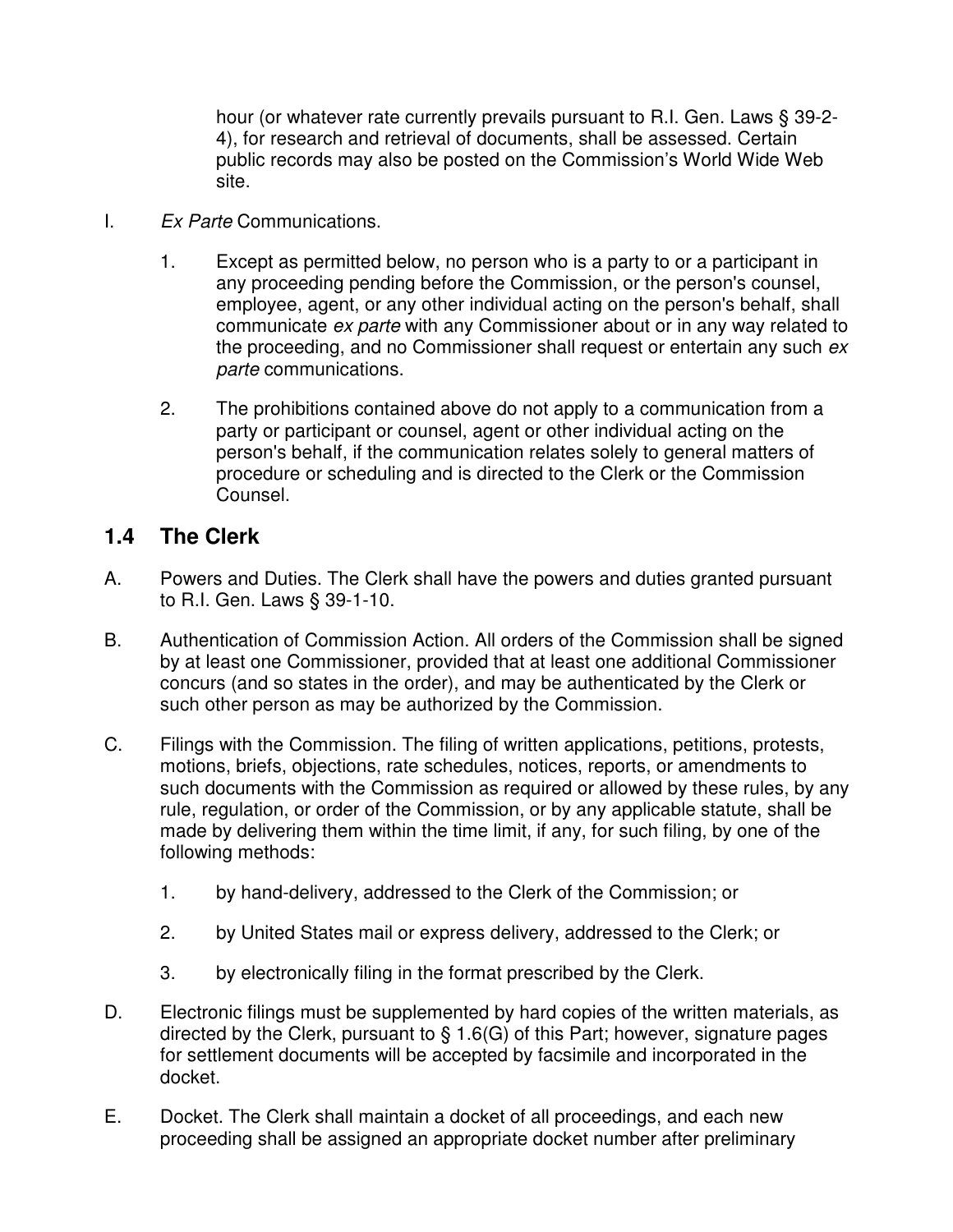review. The docket shall be available for inspection and copying by the public during the office hours of the Commission. If a portion of the docket has been judged proprietary, it shall not be available for public inspection.

- F. General Rate Filings. The time periods set forth in R.I. Gen. Laws § 39-3-11 shall commence thirty (30) days from the date of the general rate filing as received by the Clerk, as long as the filing substantially conforms in all material respects to the filing requirements set forth in these rules. However, after preliminary review, if the Clerk determines that the filing does not substantially conform to the filing requirements in all material respects, the time periods set forth in R.I. Gen. Laws § 39-3-11 shall commence thirty (30) days after the date of docketing. The Clerk, in such cases, will not docket the filing until the applicant cures any non-conformance to the satisfaction of the Clerk.
- G. Hearing Calendar. The Clerk shall maintain a hearing calendar of all proceedings set for hearing.

### **1.5 Appearances and Practice before the Commission**

- A. Appearances.
	- 1. Each party to and participant in a proceeding, other than individuals who appear pro se, shall be represented by an attorney, who shall enter an appearance in writing with the Clerk.
		- a. Members of the Bar of the State of Rhode Island are eligible to practice before the Commission.
		- b. Members of the Bar of a Federal Court or of the highest court of any State or Territory of the United States are eligible to practice before the Commission subject to the provisions of Rhode Island Supreme Court Rule Article II, Rule 9, or any successor rule.
	- 2. Any person compelled to appear or voluntarily testifying or making a statement before the Commission or the presiding officer may, but shall not be required to be accompanied, represented, and advised by an attorney.
	- 3. All attorneys appearing before the Commission or the presiding officer must conform to the standards of ethical conduct required of practitioners before the courts of Rhode Island. An attorney may not represent two or more parties unless the parties have substantially similar interests; provided, however, that in the event a conflict develops between the Division and the Attorney General, as counsel for the Division, the Division may engage independent counsel, or continue to utilize the services of the Department of Attorney General, in which case the Attorney General shall designate different assistants to represent the Division and the State or its citizens, respectively.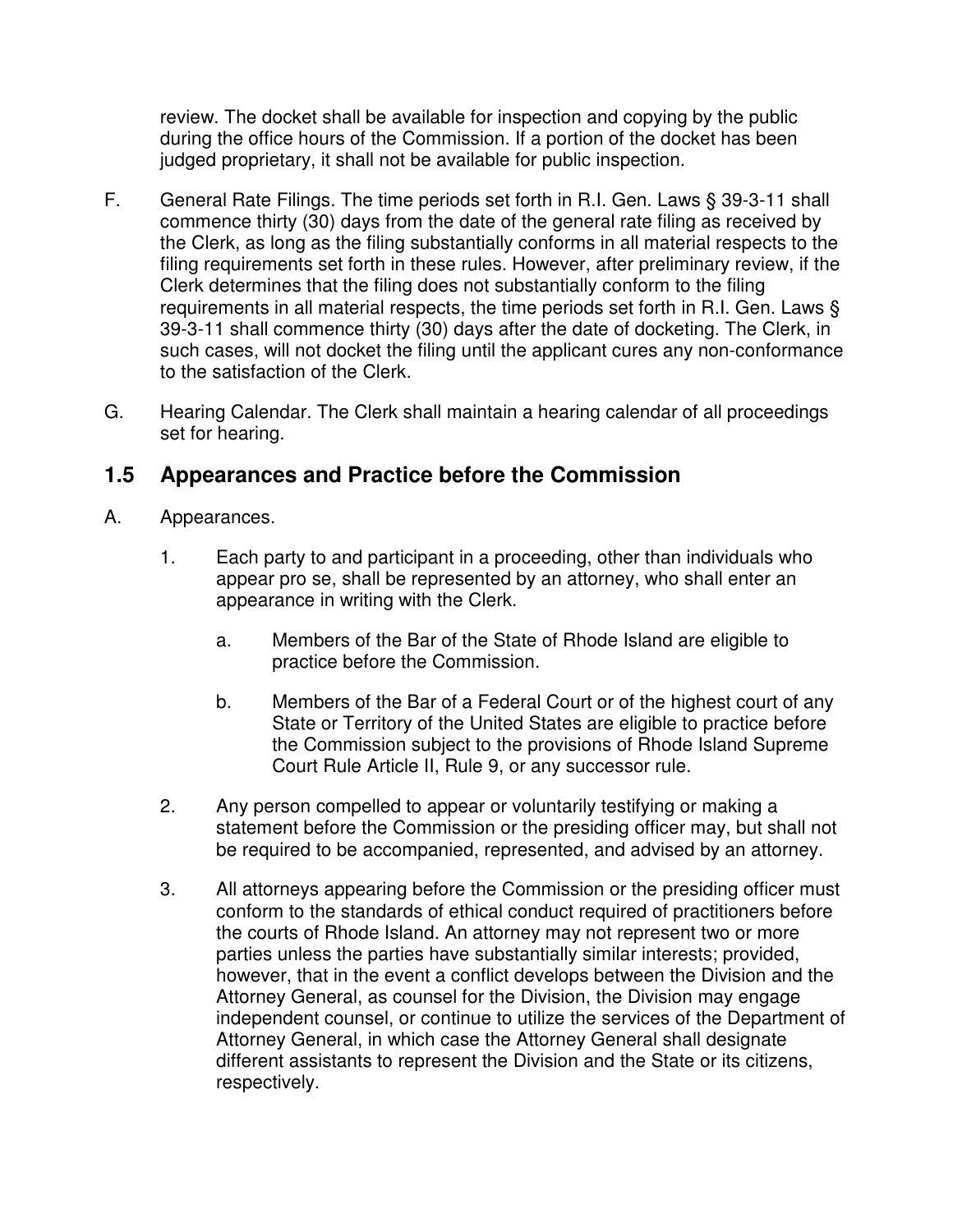- 4. Any person appearing before or transacting business with the Commission in a representative capacity may be required by the Commission or the presiding officer to file evidence of authority to act in such a capacity.
- B. Suspension.
	- 1. After hearing, the Commission may disqualify and deny, temporarily or permanently, the privilege of appearing or practicing before it in any way to any person who is found:
		- a. not to possess the requisite qualification to represent others, or
		- b. to have engaged in unethical or improper professional conduct, or
		- c. otherwise to be not qualified.
	- 2. Contumacious conduct at any hearing before the Commission or a presiding officer shall be ground for exclusion of any person from such hearing and for summary suspension for the duration of the hearing by the Commission or the presiding officer.
- C. Appearances of Present and Former Employees.
	- 1. No person who is a Public Utilities Commissioner or an employee or legal consultant of the Commission or the Division, or the Department of the Attorney General, may appear personally or on behalf of or represent any other person or act as an expert witness before the Commission except in the performance of official duties.
	- 2. No person having been so employed may, within one (1) year after employment has ceased, appear personally or on behalf of any other person or act as an expert witness before the Commission.
	- 3. § 1.5(C)(2) of this Part shall not apply to any person whose employment has been solely as a technical consultant and/or expert witness, or to any employee or legal consultant to the Department of the Attorney General who has not engaged in the presentation or preparation of any matter before the Commission.
- D. Appearances of Business Associates.
	- 1. A business associate is an individual who owns a business, participates in a business partnership, or otherwise engages in a business in association with an employee or legal consultant of the Commission, the Division, or the Department of the Attorney General.
	- 2. No business associate may appear personally or on behalf of or represent any other person or act as an expert witness before the Commission without Commission approval of a motion to so appear, in which the particulars of the business association are fully disclosed.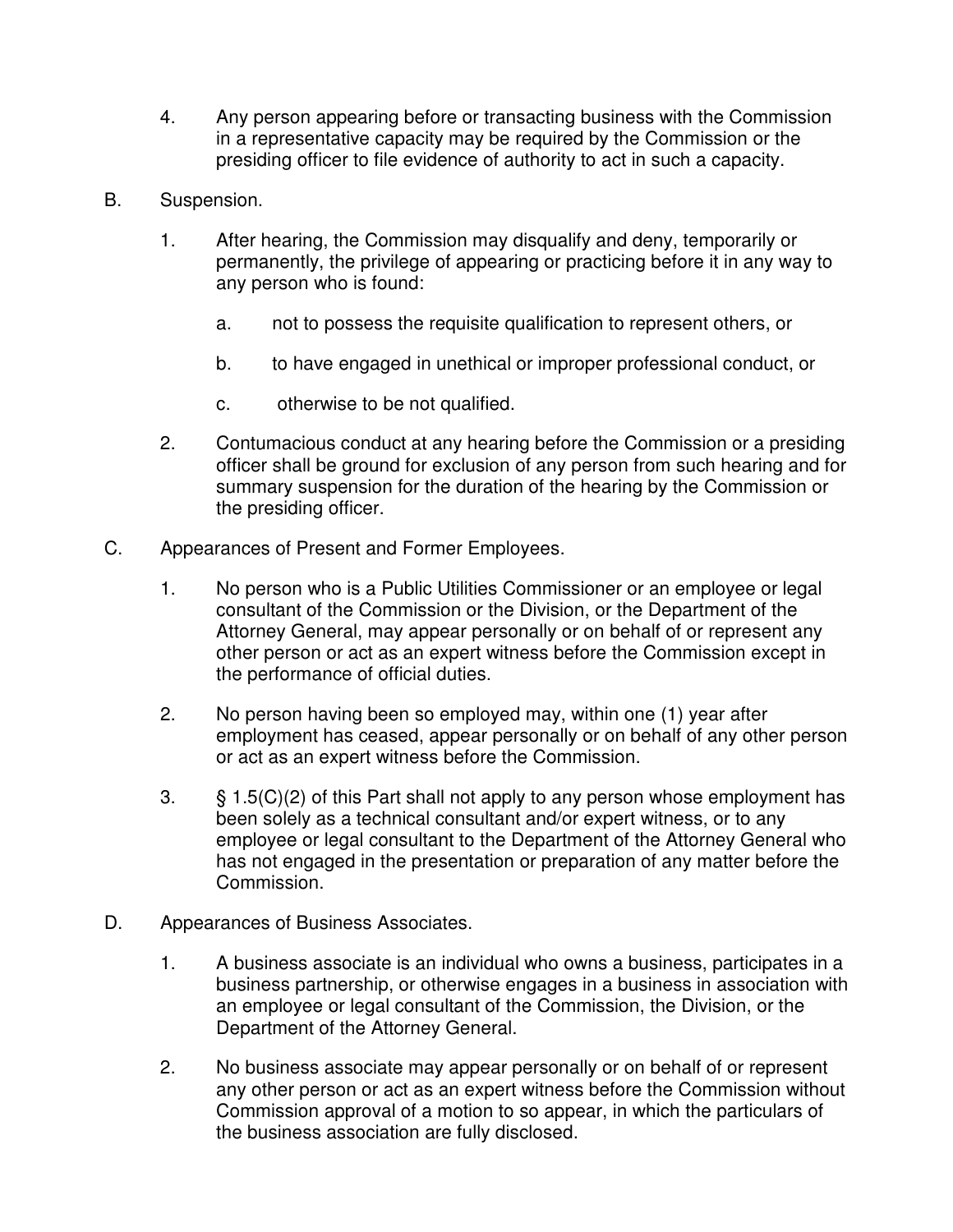## **1.6 Formal Requirements as to Filings**

- A. Title. All initial applications, petitions and other papers filed with the Commission in any proceeding shall clearly show, in the title, the names of all persons in whose behalf the filing is made. If more than one person is involved, a single name only need be included in the title of subsequent papers filed. All subsequent filings shall show the docket designation assigned by the Clerk.
- B. Form and Size. All pleadings shall be typed or printed on paper 8.5" wide and 11" long. The impression may be on both sides of the paper and shall be doublespaced. Footnotes and quotations may be single-spaced. Pleadings shall be fastened only on the left side; one copy shall be provided unbound. Unless otherwise directed, an original and nine (9) copies of any pleading shall be filed with the Clerk. Reproductions may be made by any process provided that all copies are clear and permanently legible.
- C. Signature. Except as may be otherwise required by the rules and regulations of the Commission or ordered or requested by the Commission, the original copy of each application, petition, protest, motion, objection, brief, rate schedule, notice, report, statement and other paper or amendment thereto, shall be signed by the party in interest, or by its attorney, as required by these rules, and shall show the office, address and telephone number of the same. In any filing, a conformed copy may be substituted for the signed original as long as the signed original is submitted within ten (10) days thereafter. All other copies filed shall be fully conformed thereto.
- D. Effect of Signature. The signature of the person, officer or attorney on any paper filed with the Commission constitutes a certification that the signatory has read the paper being subscribed and filed, and knows the contents thereof; that to the best of the signatory's knowledge, information, and belief formed after a reasonable inquiry, it is well grounded in fact and is warranted by existing law or a good faith argument for the extension, modification or reversal of existing law, and that it is not interposed for any improper purpose; that if executed in any representative capacity, the matter has been subscribed and executed in the capacity specified upon the pleading or matter filed with full power and authority to so do; and that the contents are true as stated, except as to matters and things, if any, stated on information and belief, and that those matters and things are believed to be true.
- E. Construction. All pleadings shall be liberally construed and errors or defects therein which do not mislead or affect the substantial rights of the parties involved shall be disregarded.
- F. Rejection of Pleadings and Documents. Pleadings and documents which are not in substantial compliance with these or other Commission rules, orders of the Commission, or applicable statutes may be rejected within thirty (30) days after filing. If rejected, such papers will be returned with an indication of the deficiencies therein. Acceptance of a pleading or document for filing is not a determination that the pleading or document complies with all requirements of the Commission and is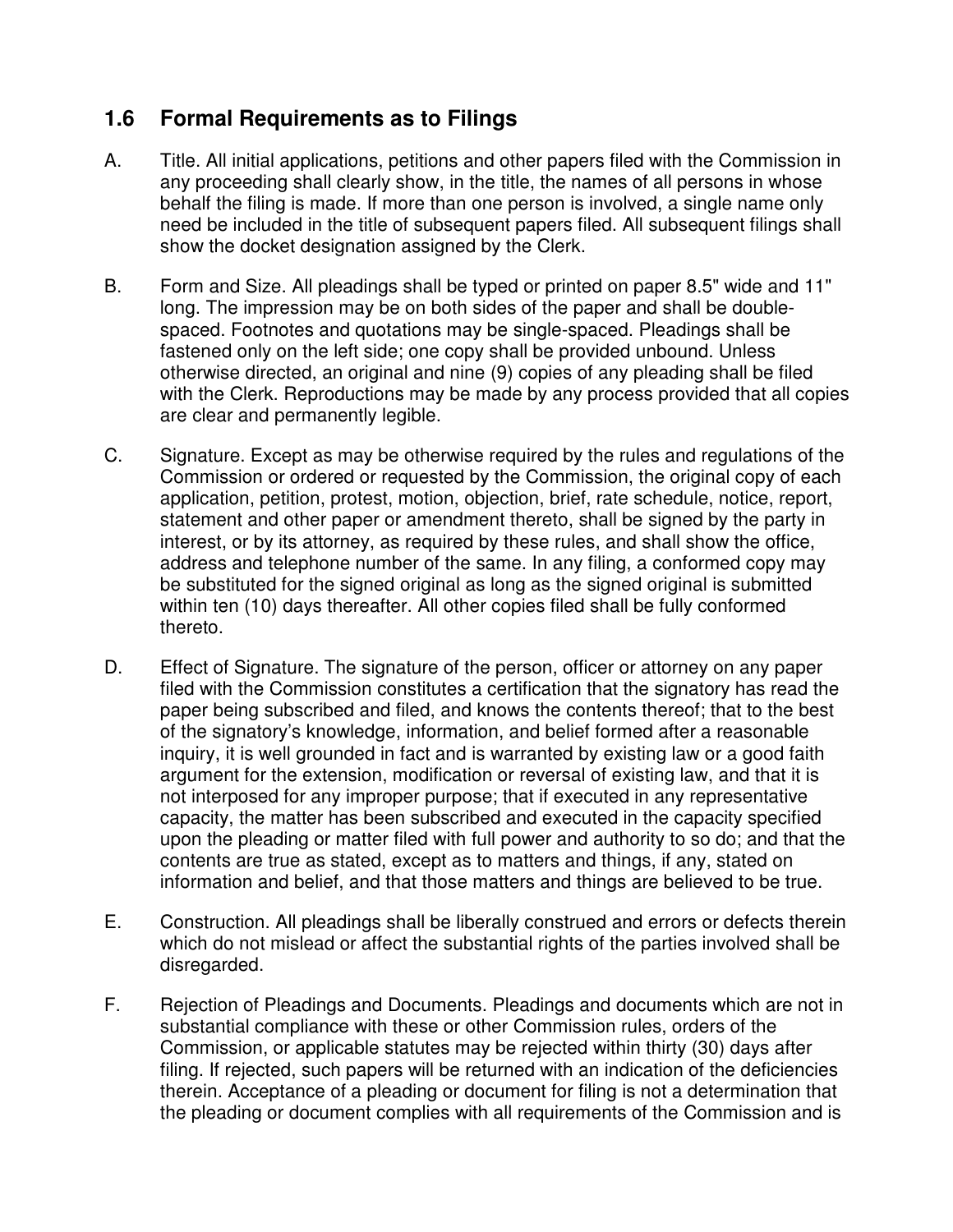not a waiver of such requirements. The Commission Counsel is authorized to reject pleadings and documents under this rule.

- G. Electronic Filing. § 1.6(B) of this Part shall not apply to any pleadings or documents which are filed electronically. The Clerk shall establish requirements for the format and transmission of such documents. Parties will be obligated to provide hard copies as directed by the Clerk.
- H. Confidential Information. Claims of privilege may be made pursuant to  $\S$  1.3(H)(3) of this Part.

#### **1.7 Time**

- A. Computation. Except as otherwise provided by law, in computing any period of time prescribed or allowed by any Commission rule, regulation, or order, or by any applicable statute, the day of the act, event, or default from or after which the designated period of time begins to run shall not be included, but the last day of the period so computed shall be included, unless it is a Saturday, Sunday, or a legal holiday in Rhode Island, in which event the period shall run until the end of the next business day.
- B. Extensions of Time. Except as otherwise provided, whenever by any Commission rule, regulation, or order, or any notice given thereunder, an act is required or allowed to be done at or within a specified time, the time fixed or the period of time prescribed may, for good cause, be extended by the presiding officer upon request made before expiration of the period originally prescribed or as previously extended, and upon request made after the expiration of the specified period, the act may be permitted to be done, where reasonable grounds are shown for the failure to act.
- C. Continuances. Except as otherwise provided by law, the Commission may, for good cause at any time, with or without request, continue or adjourn any hearing. A hearing before the Commission or a presiding officer shall begin at the time and place fixed in an order or a notice, but thereafter may be adjourned from time to time or from place to place by the Commission or the presiding officer.

#### **1.8 Service**

- A. Service Upon Parties. A copy of all pleadings and other documents filed in any proceeding governed by these rules shall be served upon all other parties and the Administrator of the Division. If a party appears after the original documents have been filed, a copy of all papers previously filed shall be furnished to such party on request. Service shall also be effected on any other person designated to receive service by the Commission, a Commissioner, the presiding officer, or the Clerk.
- B. Manner of Service. Unless otherwise ordered by the Commission or the presiding officer, service under these rules shall be made upon a party or upon his or her attorney, if an appearance has been entered, by first class mail, express delivery,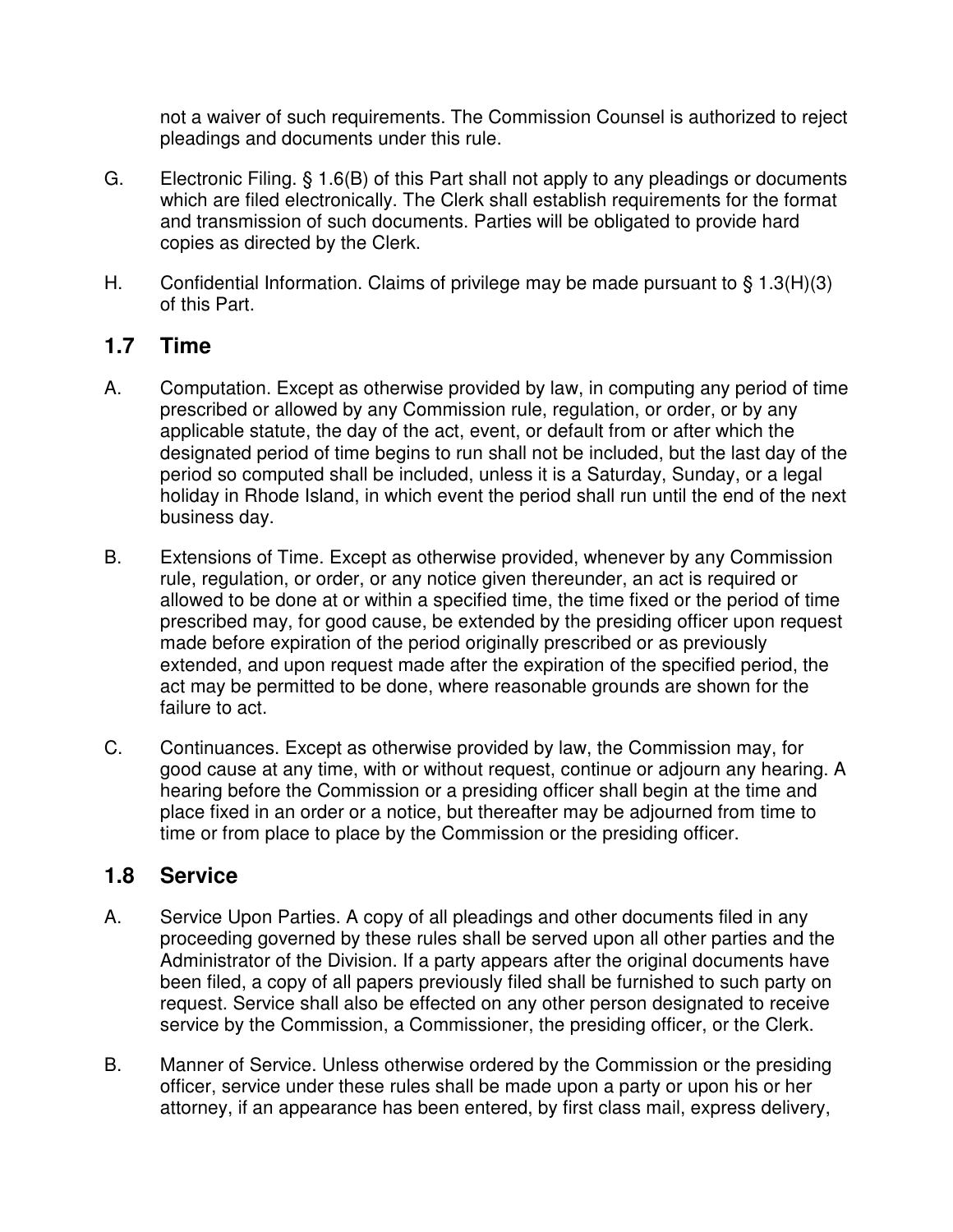hand-delivery to his or her place of business, or by electronic service if the parties agree that it is appropriate.

- C. Receipt to Govern. In addition to the provisions of § 1.7(A) of this Part, the time for response shall commence on the date of receipt by mail, express delivery, or hand delivery. By agreement, parties may use the date of facsimile transmission to comply with this Rule.
- D. Certificate of Service. There shall accompany and be attached to the original of each paper filed with the Commission in a proceeding, when service is required to be made, a certificate of service.

#### **1.9 Notice of Hearing**

- A. Notice Required. The Commission shall give, or shall require any designated party to give, notice of the commencement of scheduled hearings in any pending matter to all parties and to such other persons as the Commission designates. After commencement, a hearing may be adjourned upon oral notice to those present at the time of adjournment.
	- 1. The Commission may give, or may require any designated party to give, notice of an informational or record conference to all parties and to such other persons as the Commission designates.
		- a. Such notice is required for matters which have been docketed but not scheduled for hearing.
		- b. The Commission will follow the requirements of R.I. Gen. Laws § 42-46-6 for any informational or record conference which is not noticed under § 1.9(B) of this Part.
	- 2. The Commission shall give, or shall require the applicant to give, annual notice of hearings in on-going adjustment clause dockets.
	- 3. The Commission may give notice of an informational or record conference, to the general public and other persons as the Commission designates, for matters which have not been docketed. If such a conference is not noticed under § 1.9(B) of this Part, the Commission will follow the requirements of R.I. Gen. Laws § 42-46-6.
- B. Form of Notice. Notice shall be by first class mail or personal service unless otherwise specified by the Commission, and shall be published in The Providence Journal-Bulletin or other newspaper of general circulation serving the affected ratepayers. Nothing herein, however, shall limit the power of the Commission to order notice by other means, including but not limited to notice by publication or notice in periodic bills sent to utility customers.
- C. Contents of Notice. The notice shall include:
	- 1. A statement of the time, place and nature of the hearing;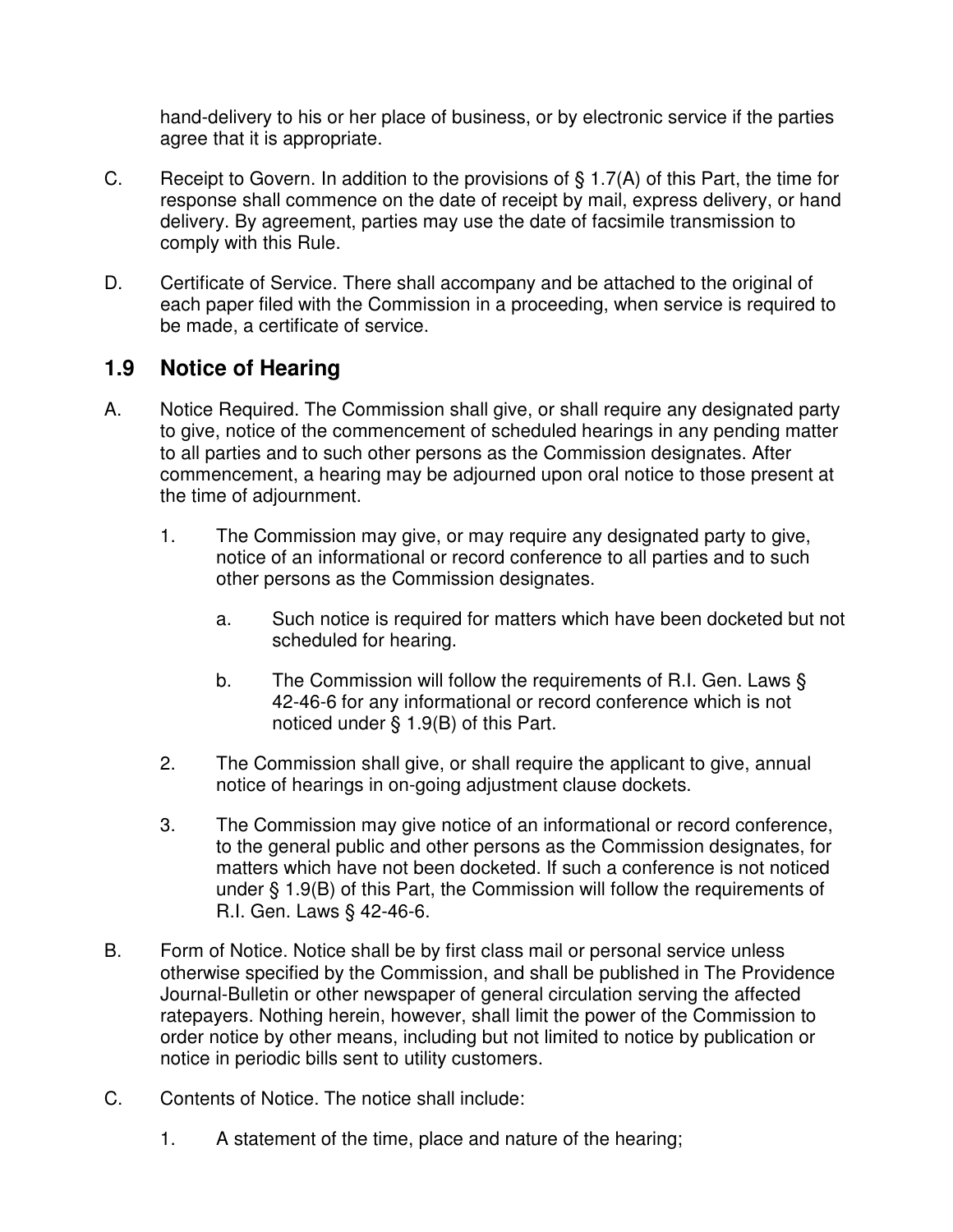- 2. A statement of the legal authority and jurisdiction under which the hearing is held;
- 3. A reference to the particular sections of any statutes and rules involved; and
- 4. A short and plain statement of the matters involved. If at the time notice is given the Commission or the party giving notice is unable to state the matters in detail which are to be the subject of the hearing, the initial notice may be limited to a statement of the issues involved.
- 5. A statement that the Public Utilities Commission is accessible to the handicapped, and that individuals requesting interpreter services for the hearing impaired must contact the Clerk seventy-two hours in advance of the hearing.
- 6. In general rate schedule change filings, a statement that motions for intervention must be filed within forty-five (45) days after publication of the notice of filing.
- D. Timing of Notice. Unless otherwise provided by statute, or unless he Commission finds that a shorter period of notice is reasonable and consistent with the public interest, notice of a hearing shall be given at least ten (10) days prior thereto.
- E. Address. Unless written advice to the contrary has been received by the Commission, notices shall be sufficient if mailed or delivered to the following:
	- 1. If the addressee is a holder of a certificate, permit or license, the address shown on the last application for the issuance or amendment thereof.
	- 2. If the addressee has tariffs on file, to the address shown on any tariff in effect at the time of notice.
	- 3. If an attorney has entered an appearance on behalf of the addressee, to the office of the attorney.
- F. Notice Regarding Adoption of Rules.
	- 1. Prior to the adoption, amendment, or repeal of any rule, the Commission will:
		- a. give at least thirty (30) days notice of its intended action. The notice shall include a statement of either the terms or the substance of the intended action or a description of the subjects and issues involved, and of the manner in which interested persons may present their views thereon. The notice will be mailed to all persons who have made timely requests to the Commission for advance notice of its rulemaking proceedings, and published in The Providence Journal-Bulletin, provided, however, that if said action is limited in its applicability to a particular area, then said publication may be in a newspaper having general circulation in said area.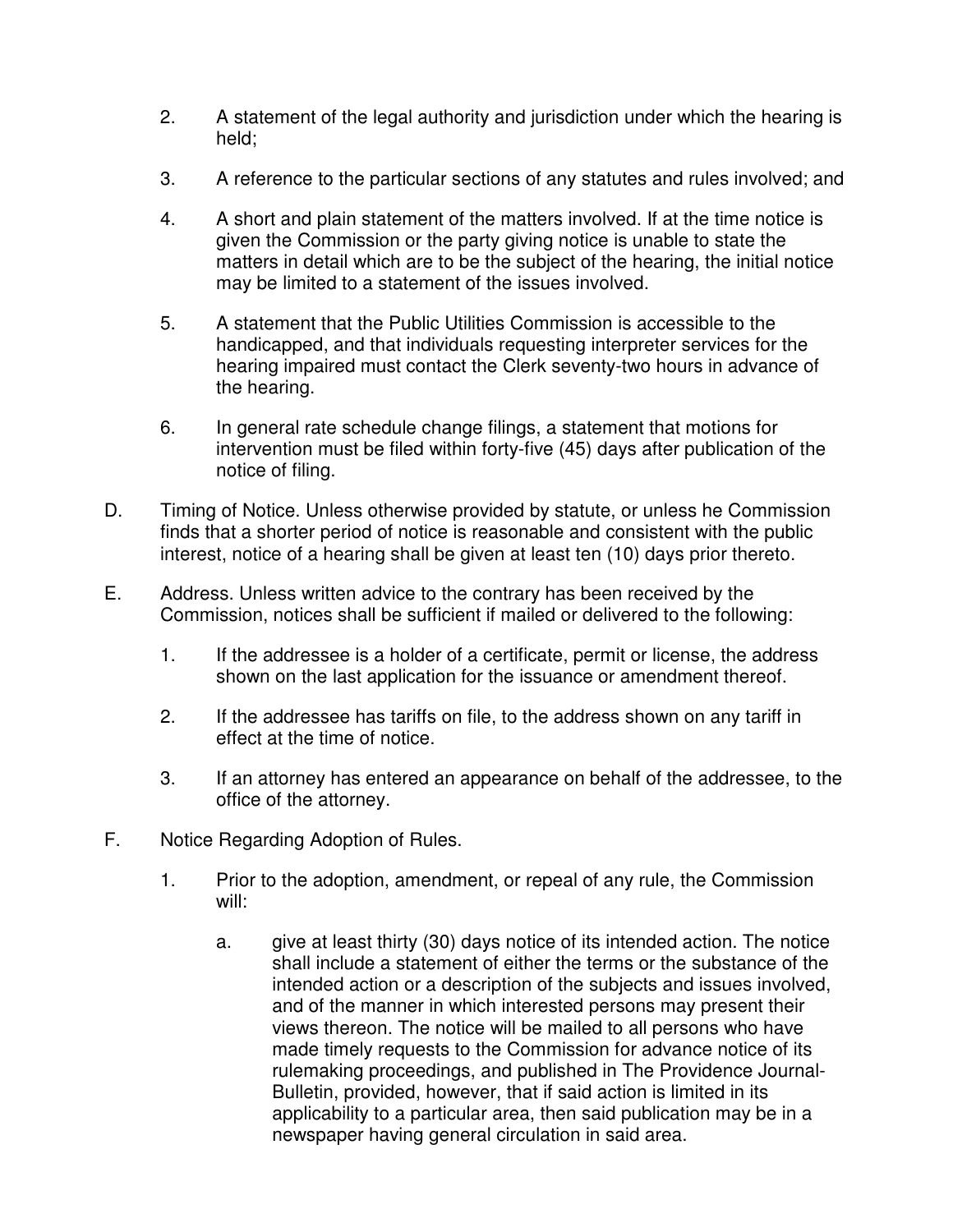- b. afford all interested persons reasonable opportunity to submit data, views, or arguments, orally or in writing.
- 2. If the Commission finds that an imminent peril to the public health, safety, or welfare requires adoption of a rule upon less than thirty (30) days notice, and states in writing the reasons for that finding, it may proceed without prior notice or hearing, or upon any abbreviated notice and hearing that it finds practicable, to adopt an emergency rule. The rule so adopted may be effective for a period of not longer than one hundred twenty (120) days, but the adoption of an identical rule under  $\S 1.9(F)(1)$  of this Part is not precluded.

## **1.10 Applications**

- A. Contents. All applications shall be in writing and under oath, shall state clearly and concisely the authorization or permission sought, shall cite by appropriate reference the statutory provision or other authority under which Commission authorization or permission is sought, and shall set forth in the order indicated the following (unless otherwise provided by Commission rules or regulations for the specific type of application involved):
	- 1. The exact legal name of the applicant, if the applicant is a corporation, trust, association or other organized group, the State or Territory under the laws of which the applicant was created or organized, the location of applicant's principal place of business, and the names of all states where applicant is authorized to do business.
	- 2. The name, title and post office address of the person to whom correspondence and communications in regard to the application are to be addressed. The Commission will serve, where required, all notices, orders and other papers upon the person so named and such service shall be deemed to be service upon applicant.
- B. Rate Change Filings. In addition to the requirements of  $\S 1.10(A)$  of this Part, any filings for a general change in rate schedules pursuant to R.I. Gen. Laws § 39-3-11 shall be accompanied by the documents and information required by Part 5 of this Subchapter, Additional Requirements for Filings of General Rate Schedule Changes.
- C. Tariff Advices.
	- 1. Public utilities may file tariffs adding new services, providing for new rules, or otherwise adding to their tariff schedules without amending existing tariffs by tariff advice. Public utilities may also file minor changes to existing schedules by tariff advice. The tariff advice must include a letter of transmittal from the utility listing all tariff pages changed or added by the tariff advice and stating briefly the reason for filing the tariff advice. If existing tariffs are changed, the advice must contain two legible copies of each changed page, one showing all the changes with appropriate symbols for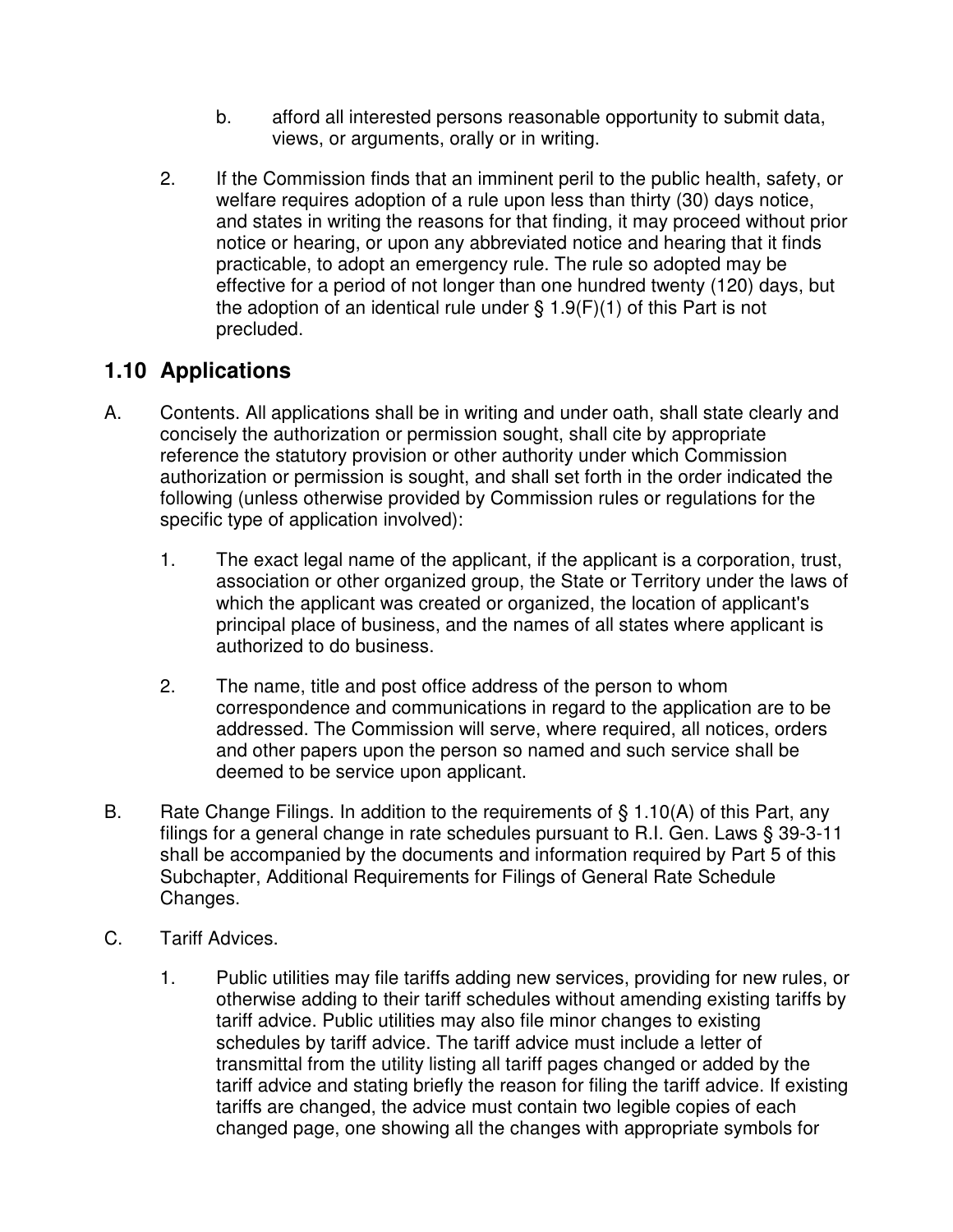deletions or additions (see "Public Utilities Commission's Guidance on Formatting Tariffs"), and one showing the pages after the changes as they will appear in the new tariffs.

- 2. No tariff advice can be effective unless thirty (30) days' notice is given to the public, the Division, the Attorney General, and any other known parties, by the utility. The utility must provide proof of notice to the Clerk.
- 3. In the absence of an order approving or suspending the tariff advice, the tariff advice not suspended or approved goes into effect thirty (30) days after notice or on the proposed effective date, whichever is later. If a tariff advice is suspended, the Commission will open a formal proceeding and treat the tariff advice as an application.
- D. Terms and Conditions.
	- 1. Public utilities may file terms and conditions, or changes thereto, through a letter of transmittal listing all terms and conditions changed or added, and stating briefly the reason for the filing. If existing terms and conditions are changed, the filing must contain two legible copies of each changed page, one showing all the changes with appropriate symbols for deletions or additions (see "Public Utilities Commission's Guidance on Formatting Tariffs"), and one showing the pages after the changes as they will appear in the new terms and conditions.
	- 2. No term or condition can be effective unless thirty (30) days' notice is given to the public, the Division, the Attorney General, and any other known parties, by the utility. The utility must provide proof of notice to the Clerk.
	- 3. In the absence of an order approving or suspending the terms and conditions, the filing not suspended or approved goes into effect thirty (30) days after notice or on the proposed effective date, whichever is later.

#### **1.11 Petitions**

- A. General. Petitions for relief under any statute or other authority delegated to the Commission shall be in writing, shall state clearly and concisely the petitioner's grounds of interest in the subject matter, the facts relied upon, and the relief sought, and shall cite by appropriate reference the statutory provision or other authority relied upon for relief.
- B. Petitions for Issuance, Amendment, Waiver, or Repeal of Rules.
	- 1. A petition for the issuance, amendment, waiver, or repeal of a rule by the Commission shall, in addition to the specific rule, amendment, waiver, or repeal requested, state in detail with citations to appropriate references, the reasons for the requested action.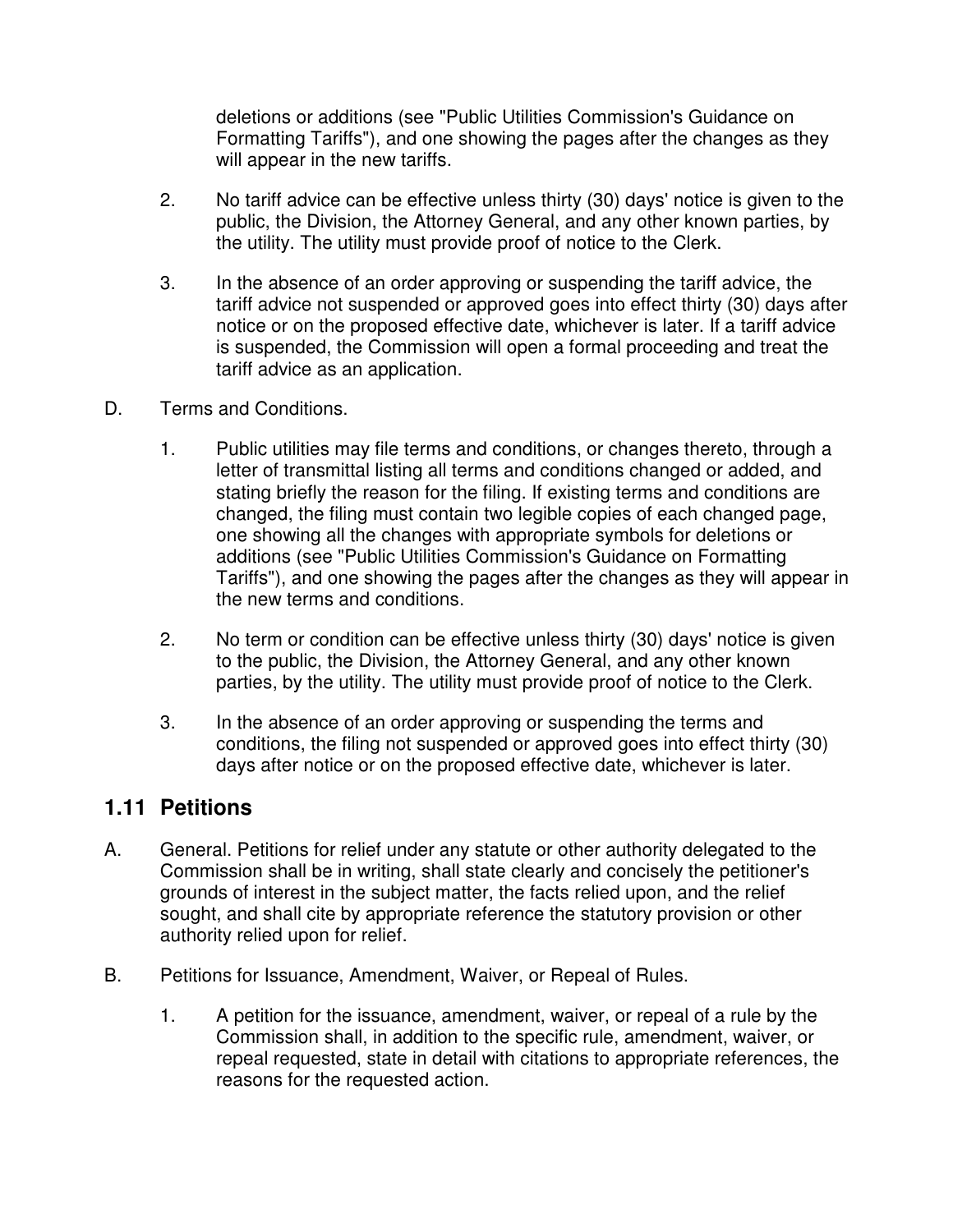- 2. Upon submission of such a petition, the Commission will within thirty (30) days, either deny the petition in writing or initiate rulemaking procedures in accordance with R.I. Gen. Laws § 42-35-3.
- C. Petitions for Declaratory Judgment. In addition to the requirements of § 1.11(A) of this Part, a petition for a declaratory judgment pursuant to R.I. Gen. Laws § 42-35-8 shall set forth the rule or statutory provision in question and shall state in detail, with appropriate citations, whether the rule or provision should or should not apply.

### **1.12 Amendments and Withdrawals of Applications and Petitions**

- A. Amendments. Leave to amend any filing shall be requested by motion and will be allowed or denied as a matter of discretion.
- B. Amendments to Conform to the Evidence. When, at a hearing, issues not raised by the application or petition are introduced by express or implied consent of the parties, they shall be treated in all respects as if they had been raised. Such amendment of the application or petition as may be necessary to cause them to con-form to the evidence and to raise these new issues may be made upon motion of any party at any time during the hearing. If evidence upon such new issues is objected to on the ground that it is not within the issues raised, the Commission may allow the application or petition to be amended and such evidence to be received, when it appears that the presentation of the merits of the proceeding will be served thereby without prejudicing the public interest or the rights of any participant. When, in the discretion of the Commission, a continuance is necessary in order to enable the objecting participant to meet such new issues and evidence, a continuance may be granted by the Commission, as provided in § 1.7(C) of this Part.
- C. Withdrawal. A participant desiring to withdraw an application or petition filed with the Commission may file a notice of withdrawal with the Clerk. Such notice shall state the reasons for the withdrawal and conform to the requirements of this rule and §§ 1.6 and 1.8 of this Part. A certificate shall accompany every notice showing service on all participants. Unless otherwise ordered by the Commission for good cause, such notice shall, twenty (20) days after the filing thereof, be deemed to have effected the withdrawal of the application or petition, including amendments, if any; provided, however, that this paragraph shall not be construed as effecting without express permission of the Commission, withdrawal of any application or petition in any proceeding in which a hearing has been held or convened.

## **1.13 Commission-Initiated Investigations**

 An investigation initiated by the Commission sua sponte or upon request of the Division shall be commenced by an order which, unless the circumstances of the investigation require otherwise, shall be served upon all public utilities or persons under investigation. The investigative order shall be docketed in the same manner as other proceedings under these rules. All public hearings held pursuant to a Commission-initiated investigation shall be conducted in accordance with these rules.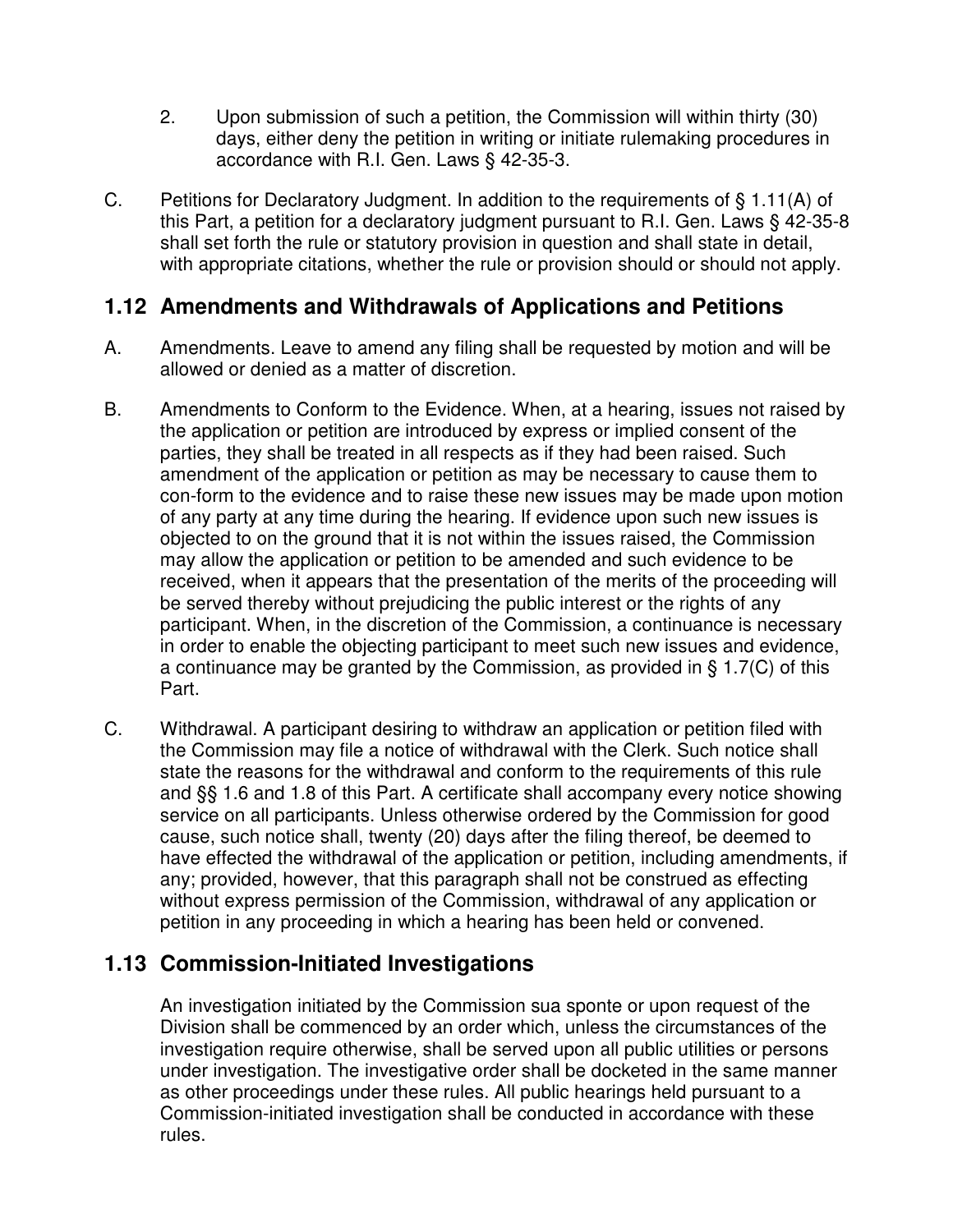## **1.14 Intervention**

- A. Initiation of Intervention. Participation in a proceeding as an intervenor may be initiated by order of the Commission upon a motion to intervene.
- B. Who may Intervene. Subject to the provisions of these rules, any person claiming a right to intervene or an interest of such nature that intervention is necessary or appropriate may intervene in any proceeding before the Commission. Such right or interest may be:
	- 1. A right conferred by statute.
	- 2. An interest which may be directly affected and which is not adequately represented by existing parties and as to which movants may be bound by the Commission's action in the proceeding. (The following may have such an interest: consumers served by the applicant, defendant, or respondent; holders of securities of the applicant, defendant, or respondent.)
	- 3. Any other interest of such nature that movant's participation may be in the public interest.
- C. Form and Contents of Motion. A motion to intervene shall set out clearly and concisely facts from which the nature of the movant's alleged right or interest can be determined, the grounds of the proposed intervention, and the position of the movant in the proceeding.
- D. Filing and Service of Motion. Except as otherwise provided, motions to intervene and notices of intervention may be filed at any time following the filing of an application, petition, investigation or other document seeking Commission action, but in no event later than the date fixed for the filing of motions to intervene in any order or notice with respect to the proceedings issued pursuant to these rules, or, where no date is fixed for the filing of motions, the date of hearing, unless, for good cause shown, the Commission authorizes a late filing. Service shall be made as provided in §§ 1.8(A) through (D) of this Part. Intervention other than as a matter of right may be granted with such limitations and/or upon such conditions as the Commission shall determine.
- E. Disposition of Motion. Unless the Commission denies a motion for leave to intervene, all timely motions to intervene not objected to by any party within ten (10) days of service of the motion for leave to intervene shall be deemed allowed, provided that the Commission, on its own motion after notice and hearing, may thereafter terminate the party status of any intervenor.
- F. Late Intervention. Intervenors who are granted party status are bound by the agreements reached and orders entered in the proceedings prior to their intervention. The Commission will not allow the broadening of issues unless the public interest requires it and no undue prejudice or hardship will result to other parties to the proceeding.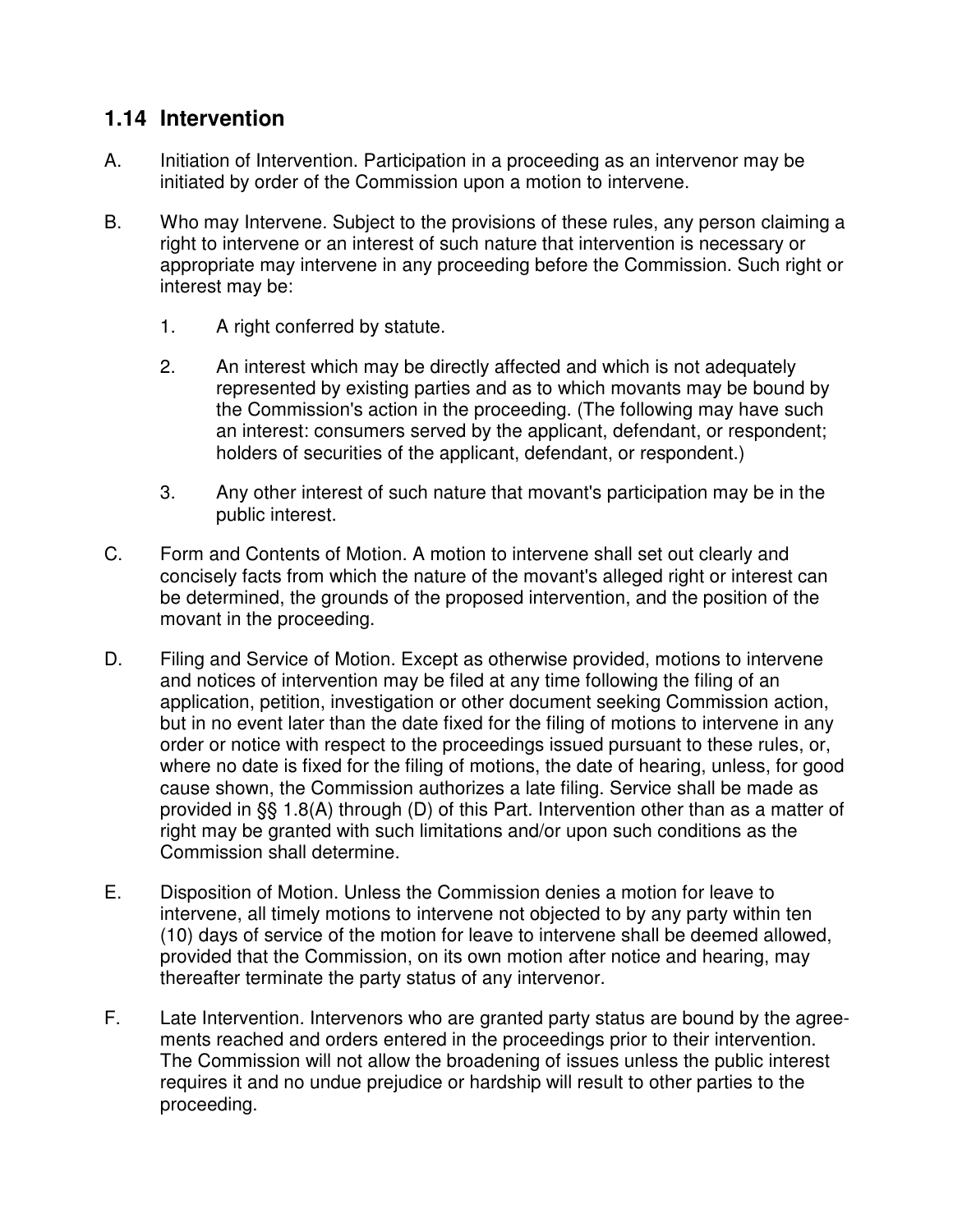G. Intervention in General Rate Schedule Change Filings. Any person desiring to intervene in a proceeding initiated by filing for general rate schedule changes shall file with the Clerk a notice of intervention or motion to intervene within forty-five (45) days after the publication of the notice of filing as provided by these rules. Any motion filed after the pre-hearing conference is considered a motion for late intervention.

## **1.15 Protests**

- A. General. Any person other than a party who objects to the approval of an application, petition, motion, or other matter which is, or will be, under consideration by the Commission may file a protest. No particular form of protest is required, but the letter or writing should contain the name and address of the protestant and a concise statement of the protest. If possible, nine (9) legible copies of the protest should be forwarded to the Commission with the original. The Clerk shall serve copies of all protests filed upon all parties.
- B. Effect of Protest. A protest is intended solely to alert the Commission and the parties to a proceeding of the fact and nature of the protestant's objection to an application, petition, or any other proposed Commission action and does not become evidence in the proceeding. The filing of a protest does not make the protestant a party to the proceedings.

### **1.16 Motions**

- A. General. Other than oral motions made during a hearing, any application to the Commission to take any action or to enter any order after commencement of a proceeding or of an investigation by the Commission shall be made by a filing with the Clerk, stating specifically the grounds therefor and setting forth the action or order sought. The motion shall be served upon all parties.
- B. Movant's Certification. The movant shall make a good faith effort to determine whether a motion will be opposed. If the motion will not be opposed, the movant shall so state in the motion. Opposed motions shall state affirmatively that concurrence of other parties has been requested but denied, or shall state why no request for concurrence was made.
- C. Delay of Proceeding. Except as otherwise directed by the presiding officer or the Commission, the filing of a motion, either prior to or during any proceeding, and any action thereon, shall not delay the conduct of such proceeding.
- D. Objections. Any party objecting to a written motion filed pursuant to this rule shall, within ten (10) days of the service of the motion, file an objection thereto in writing setting forth in detail the grounds for the objection. The time for filing objections may be varied by order of the Commission.
- E. Summary Disposition. The Division or any intervenor may file a motion for summary disposition of all or part of the rate tariff filing. If the Commission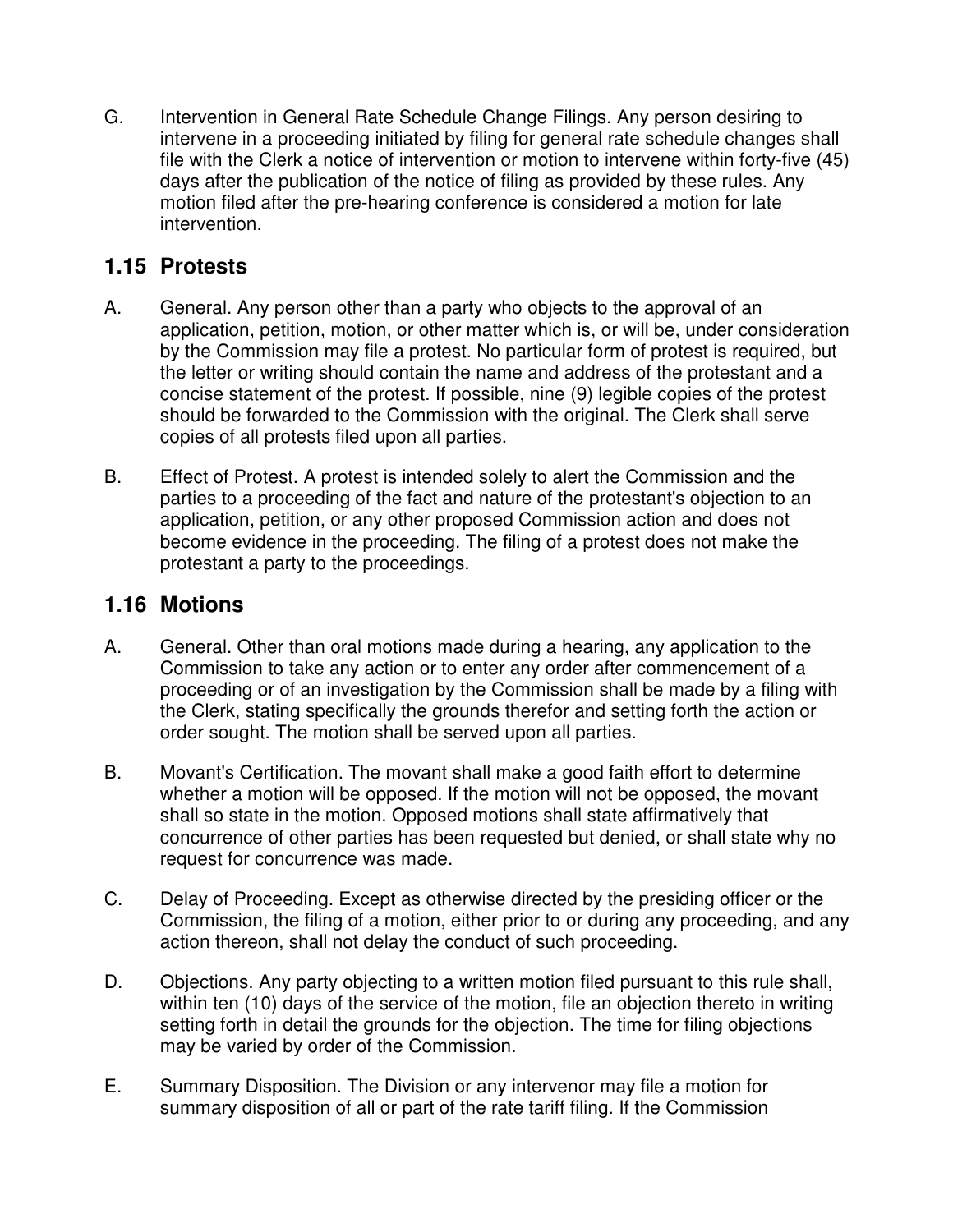determines that there is no genuine issue of fact material to the decision, it may summarily dispose of all or part of the rate tariff filing.

# **1.17 Pre-Hearing Procedure**

- A. General.
	- 1. It is the policy of the Commission to encourage the use of pre-hearing conferences as a means of making more effective use of hearing time and to otherwise aid in the disposition of the proceeding or the settlement thereof. Having the issues clearly delineated in advance of hearing and the ground rules for the conduct of the hearing well understood may be particularly beneficial in complex or multi-party proceedings.
	- 2. The Commission may, with reasonable written notice, require that all parties attend one or more pre-hearing conferences for the purpose of formulating and simplifying the issues in the proceeding or addressing other matters that may expedite orderly conduct and disposition of the proceeding. Such matters may include but are not limited to:
		- a. details of the procedural schedule;
		- b. the necessity or desirability of amendments to the pleadings;
		- c. the possibility of obtaining admissions of fact and documents which will avoid unnecessary proof;
		- d. limitations on the number of witnesses or time allocated to particular witnesses or issues at the hearings;
		- e. procedures at the hearing;
		- f. the compilation of a stipulated list of written testimony and exhibits to be admitted at the hearing;
		- g. the consideration of outstanding motions;
		- h. agreements to modify the time for or method of transmitting and responding to discovery requests, and for service of other documents; and
		- i. the status of any settlement negotiations and, if appropriate, identification of any interest in and resources to support professional assistance therewith or other alternative means of dispute resolution.
- B. Attendance.
	- 1. All parties shall attend the pre-hearing conference fully prepared for a productive discussion of all matters and fully authorized to make commitments or take positions. Preparation should include advance study of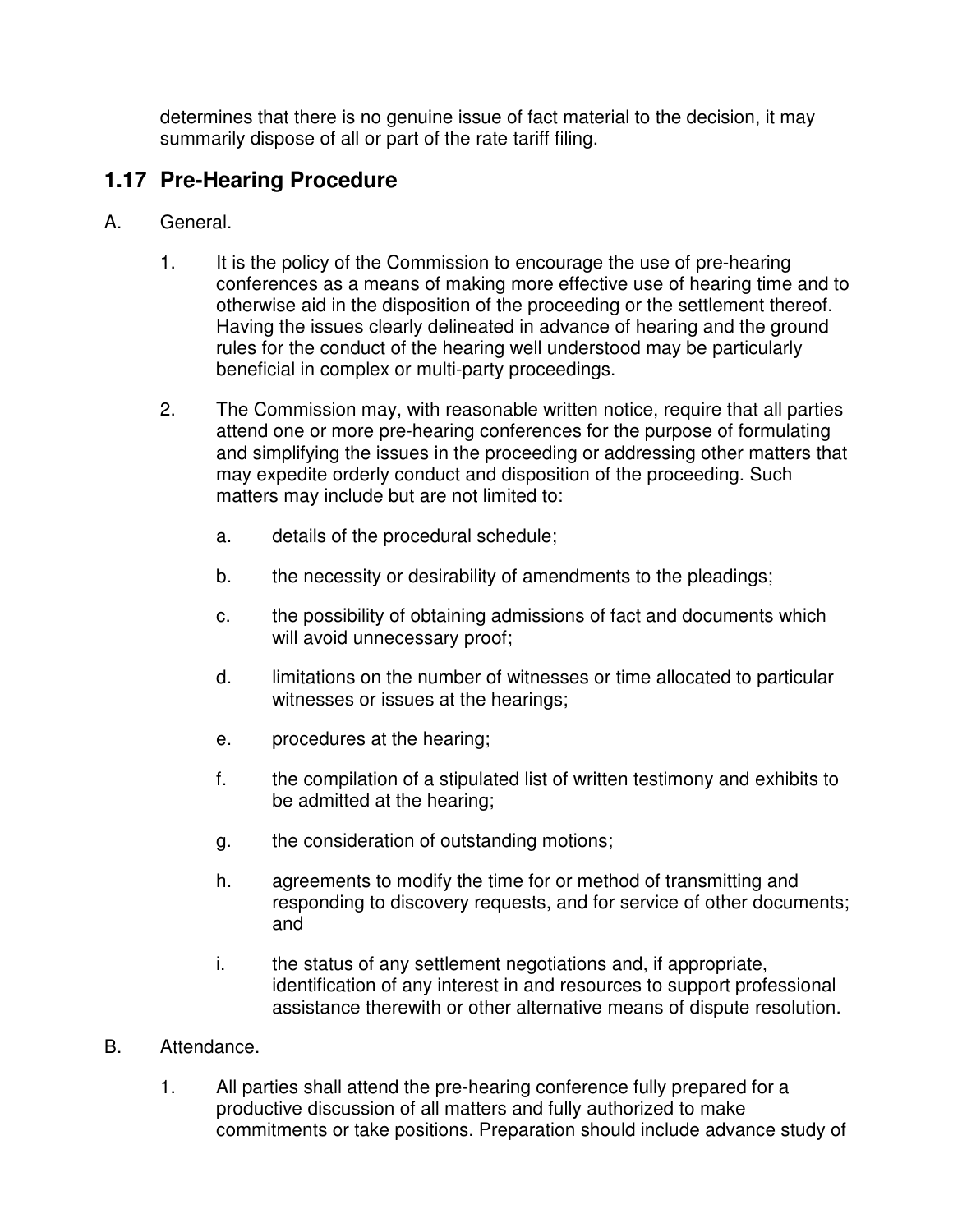all material filed and materials obtained through formal and informal discovery and, if feasible, advance informal communication among the parties to ascertain the extent to which the parties will be able to agree upon the pending matter.

- 2. Failure of any party to attend or be prepared for a pre-hearing conference without good cause shown shall constitute a waiver of any objection to any agreement reached or to any order or ruling made as a result of the conference.
- C. Proposed General Rate Increases. In a proceeding initiated by filing of revised schedules proposing a general increase in rates, a pre-hearing conference for the purposes set forth above shall be held within sixty (60) days after the filing unless otherwise ordered by the Commission.

#### **1.18 Interim Relief**

- A. Motions for interim relief may be included in a pleading filed by any party. The title of the pleading must clearly indicate that such relief is requested.
- B. Contents. In addition to the usual contents of a pleading, the motion must allege such extraordinary facts of immediate and irreparable injury as would justify the Commission's exercise of discretion by granting interim relief prior to a final decision.
- C. Testimony and Exhibits. The motion requesting interim relief shall be accompanied by written testimony and exhibits in support of the motion, unless the Commission or presiding officer waives this requirement for good cause shown.
- D. Notice. Copies of the motion seeking interim relief and the testimony and exhibits filed in support thereof shall be served upon the Division, the Department of Attorney General, and any other known parties.
- E. Hearing. Motions for interim relief other than interim rate relief may be acted upon with or without hearing.
- F. Bond. Interim relief may be granted subject to refund and conditioned upon a bond or other adequate protection.
- G. Emergency Situations. In circumstances when delay may cause immediate and irreparable harm, the Commission may waive the usual requirements for interim relief, or condition such relief on whatever conditions it deems reasonable.

#### **1.19 Discovery**

- A. General.
	- 1. The Commission favors prompt and complete disclosure and exchange of information and encourages informal arrangements amongst the parties for this exchange. It is further the Commission's policy to encourage the timely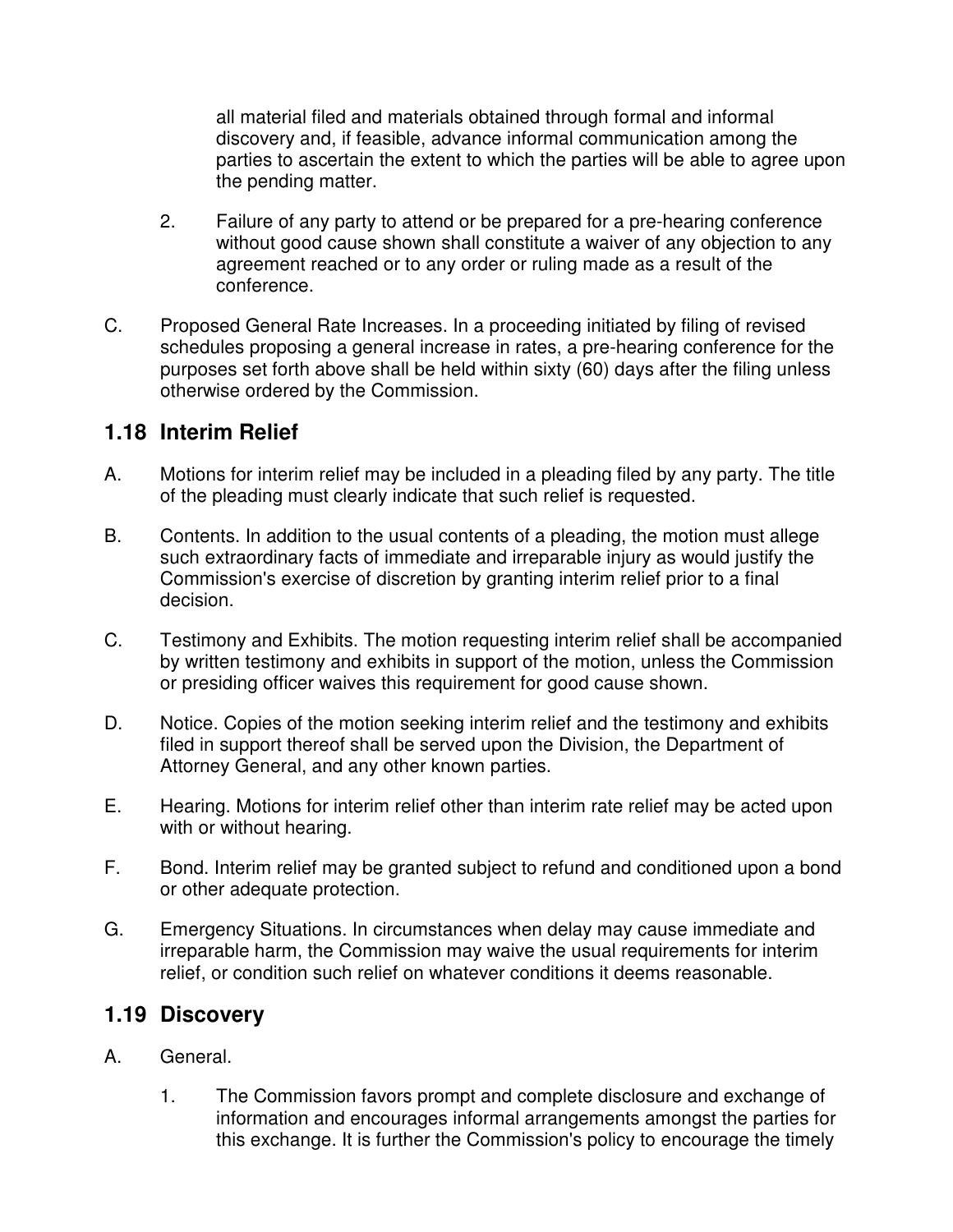use of discovery as a means toward effective presentations at hearing and avoidance of the use of cross-examination at hearing for discovery purposes.

- 2. Techniques of pre-hearing discovery permitted in state civil actions may be employed by any party. Upon experiencing any difficulties in obtaining discovery, the parties may seek relief from the Commission by filing a proper motion.
- B. Depositions.
	- 1. The testimony of any witness may be taken by deposition at any time before the hearing is closed. Objection to the deposition, if any, shall be made in accordance with § 1.16 of this Part.
	- 2. The deposition shall proceed in the same manner and pursuant to the same procedures as govern depositions in the Superior Court in the State of Rhode Island.
- C. Data Requests.
	- 1. In any proceeding pending before the Commission, the Commission staff and any party may request such data, studies, workpapers, reports, and information as are reasonably relevant to the proceeding and are permitted by these rules or by statute.
	- 2. Data requests shall be in writing, shall be directed to the party or its attorney, and shall specify in as much detail as possible the material requested. Oral data requests may be allowed at the Commission's discretion when made on the record during a hearing. Any requested material or portion thereof to which objection is not made as set forth below shall be produced for the requesting party as soon as practicable and in no event later than twentyone (21) days after service of the request, unless the time for production is otherwise shortened or extended by agreement or order.
	- 3. Objection to a data request in whole or in part on the ground that the request is unreasonable and/or the material is not relevant or not permitted or required by law shall be made by motion filed as soon as practicable and in no event later than ten (10) days after service of the request. An oral objection may be made at a hearing when the Commission has allowed an oral data request. Objections shall include the portions of the data request objected to and shall detail the basis for the objection. The presiding officer shall thereupon determine the validity of the request and shall establish a date for compliance. The relevancy of a request shall be determined under the standards established for such determinations under Rule 26 of the Superior Court Rules of Procedure.
	- 4. The failure of a party to comply with a data request or a Commission order related thereto shall be grounds for striking any testimony related to such request.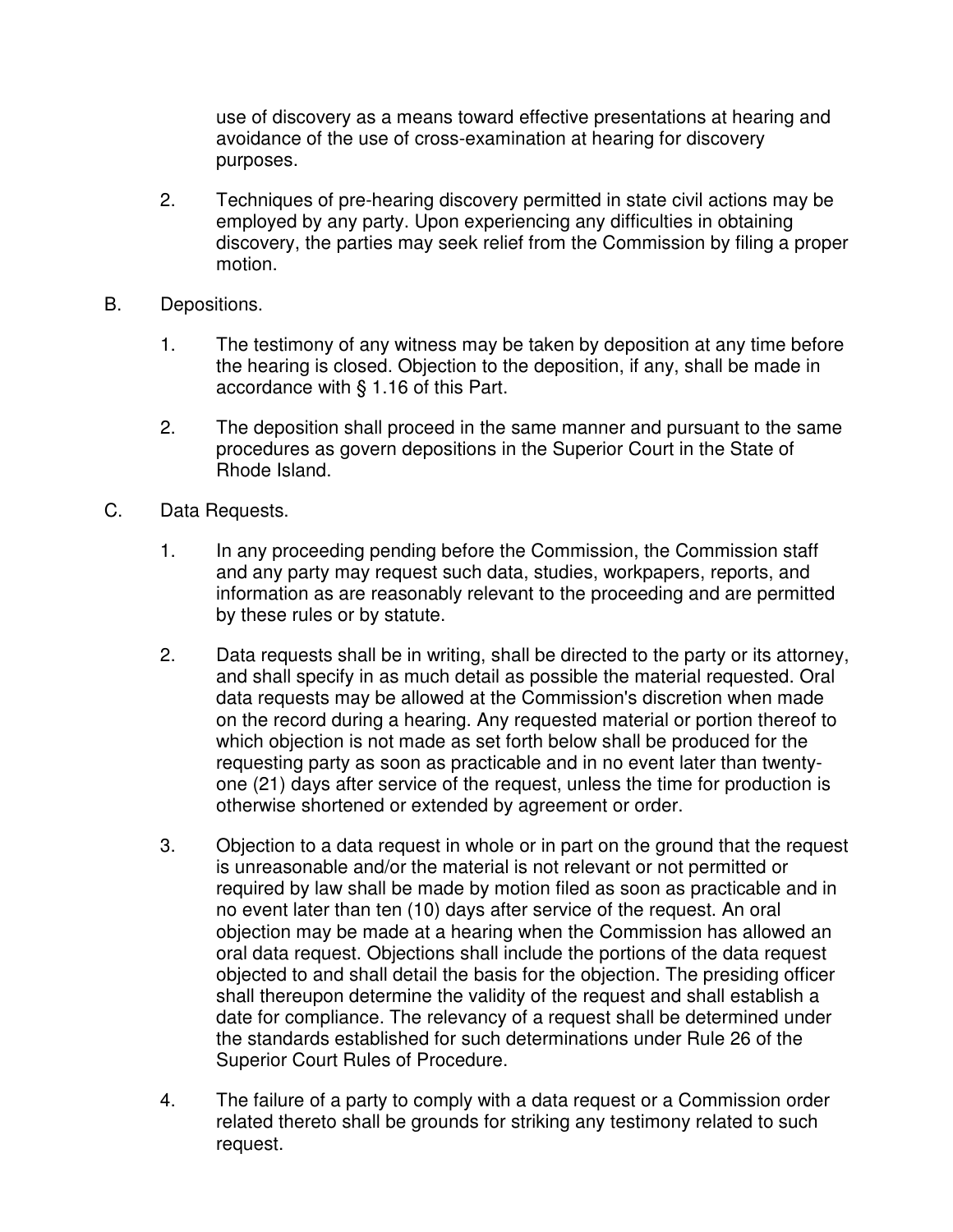- 5. Copies of all data requests shall be served on all parties, unless a protective order has been granted, and a party has declined to execute a confidentiality agreement. Copies of the responses shall be provided to the Division, and to other parties upon request. In addition, three copies of both requests and responses shall be filed with the Clerk, unless otherwise directed by the Clerk.
- 6. Data requests and responses, though part of the docket, are not evidence unless admitted during a hearing, or by consent of the parties.
- D. Supplementation of Responses to Discovery Requests. A party who has responded to a request for discovery is under a duty to reasonably and promptly amend or supplement the previous response if information is obtained which would have been required in the previous response if it had been available to the respondent at the time the response was served.
- E. Protective Orders. Upon motion by a party from whom discovery is sought, and for good cause shown, the presiding officer may make an order when justice requires to protect the party from unreasonable annoyance, embarrassment, oppression, burden or expense, or from disclosure of confidential business and financial information. If the motion for a protective order is denied in whole or in part, the presiding officer may order that the party provide or permit discovery.

#### **1.20 Subpoenas**

- A. Issuance. Subpoenas for the attendance of witnesses or for the production of documentary evidence may be issued by any notary public pursuant to R.I. Gen. Laws § 9-17-3, or by the Clerk.
- B. Service and Return. Return of service evidences service of a subpoena made by a Rhode Island sheriff or deputy sheriff; if service is made by another person, an affidavit describing the manner in which service was made, returned on or with the original subpoena, evidences service. In making service, a copy of the subpoena shall be shown to and left with the person to be served. The original subpoena, bearing or accompanied by the authorized return or affidavit, shall be delivered to the Clerk.
- C. Fees of Witnesses. Witnesses who are subpoenaed shall be paid fees as provided by the Superior Court Rules of Procedure.

#### **1.21 Hearings**

A. Public Hearings. Except as permitted or required by law, or by order of the Commission with regard to matters exempt from disclosure under the Access to Public Records Act, R.I. Gen. Laws § 38-2-1 et seq., all hearings shall be public. The Commission may, however, limit the number of spectators and participants to the extent that safety and good order require. The Commission may also eject or bar the admission of any person who disrupts or threatens to disrupt a public hearing.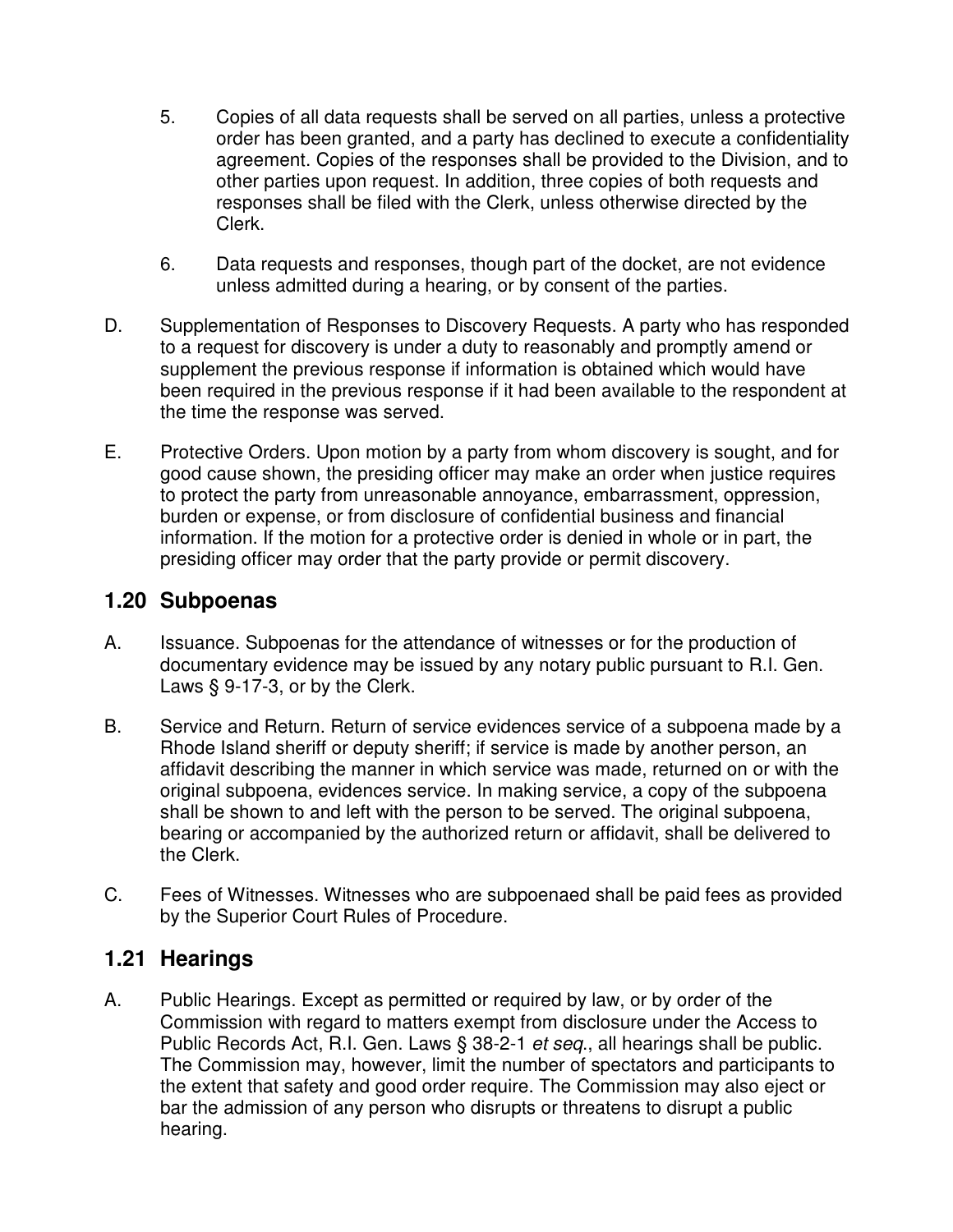- B. Site. All hearings shall be held in Providence at the offices of the Commission, unless by statute or decision of the presiding officer a different place is designated.
- C. Presiding Officer. The hearing shall be conducted by a presiding officer who shall be the Chair or a Commissioner. The presiding officer, if a notary public, the court stenographer, or the Clerk may administer oaths and affirmations. The presiding officer shall make all decisions regarding the admission or exclusion of evidence or any other procedural matters which may arise in the course of the hearing, unless such authority is delegated to Commission counsel.
- D. General. Parties shall have the rights to present evidence, cross-examine witnesses, object, file motions and briefs, and present arguments. The Commission and its staff may examine witnesses and require additional testimony.
- E. Direct testimony.
	- 1. All direct testimony shall be presented in writing, unless otherwise allowed by the Commission. Written testimony, when properly authenticated by the witness under oath, may be transcribed into the record or admitted as an exhibit. Where time permits, direct testimony shall be prefiled at least fourteen (14) days prior to a scheduled hearing.
	- 2. Written testimony shall be prepared in question and answer form, numbering each line of text along the left-hand margin, if possible; shall contain a statement of the qualifications of the witness; shall be signed under oath; and shall be accompanied by any exhibits to which it relates. Testimony shall have a cover sheet on which the exhibit number may be stamped. Such written testimony shall be subject to the same rules of admissibility and cross-examination of the sponsoring witness as if it were presented orally.
	- 3. Cross-examination of the witness presenting such written testimony shall proceed at the hearing at which it is authenticated if, not less than fourteen (14) days prior to such hearing, service of the written testimony has been made upon each party, unless the presiding officer for good cause shall otherwise direct.
	- 4. The filing and service of testimony and exhibits by the Division and any other party shall be made in accordance with the pre-hearing conference schedule, if any.
- F. Rebuttal testimony. All rebuttal testimony shall be presented in writing, unless otherwise allowed by the Commission. Written testimony, when properly authenticated by the witness under oath, may be transcribed into the record or admitted as an exhibit. Where time permits, rebuttal testimony shall be prefiled at least seven (7) days prior to a scheduled hearing. Cross-examination of a witness presenting rebuttal testimony shall proceed at the hearing at which it is authenticated if, not less than seven (7) days prior to such hearing, service of the rebuttal testimony has been made upon each party, unless the presiding officer for good cause shall otherwise direct.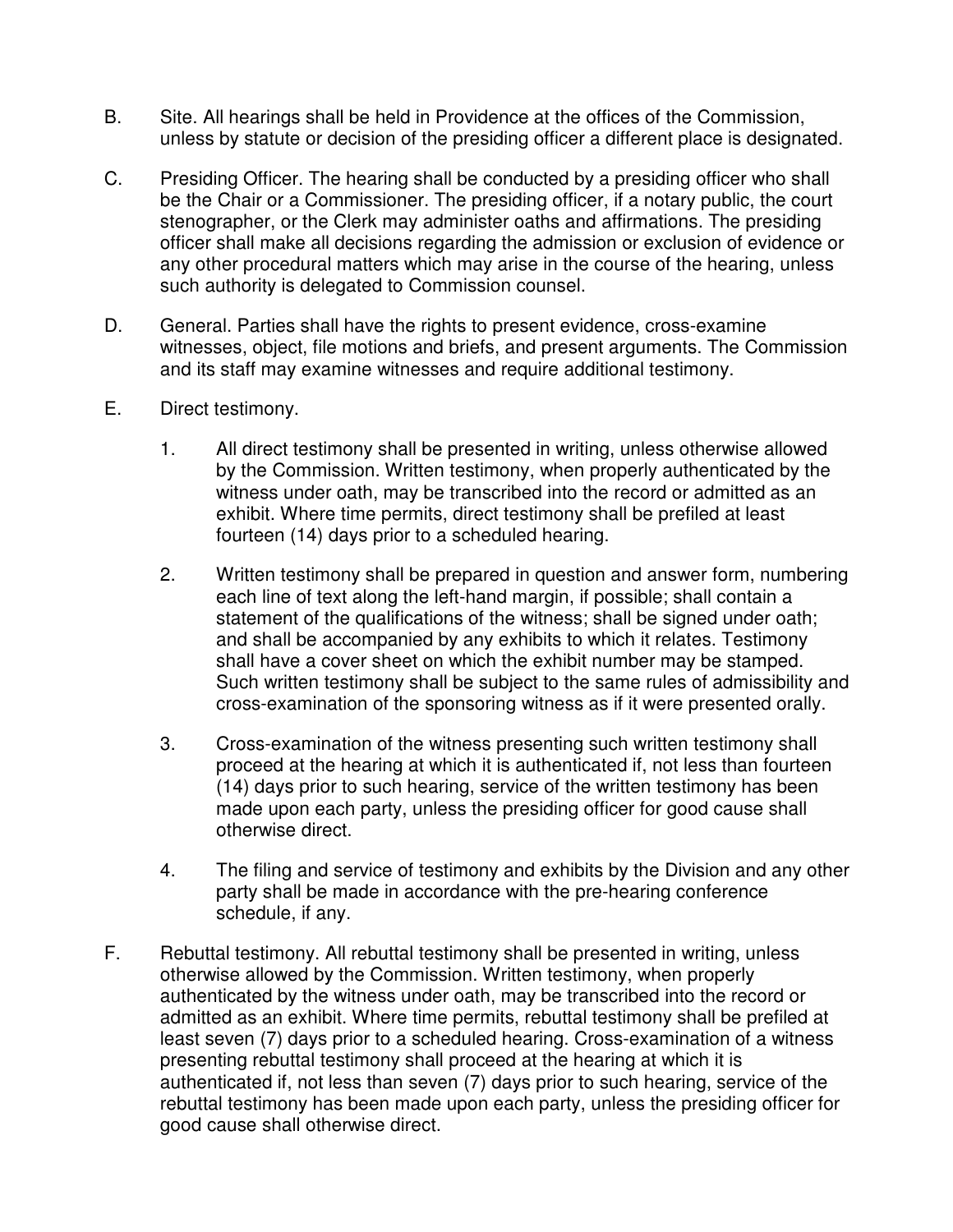- G. Objections. When objections are made to the admission or exclusion of evidence before the Commission, the grounds relied upon shall be stated briefly. Formal exception to adverse rulings of the Commission is not necessary.
- H. Number of Witnesses. The Commission may limit appropriately the number of witnesses that may be heard upon any issue.
- I. Further Evidence. At any stage of the hearing the Commission may call for further evidence upon any issue, and require such evidence to be presented by the party or parties concerned. At the hearing, the Commission may, if deemed advisable, authorize any participant to file specific documentary evidence as part of the record within a fixed time, expiring not less than ten (10) days before the date fixed for filing and serving briefs. If requested by a party, cross-examination of this material shall be permitted.
- J. Exhibits. All exhibits shall, to the extent practicable, be marked for identification prior to commencement of the hearing. Exhibits shall have a cover sheet on which the exhibit number may be stamped. The parties are encouraged to stipulate to the admissibility of exhibits. A list of the exhibits to be admitted by stipulation shall be prepared by the parties for the convenience of the court stenographer and the Commission (see "Public Utilities Commission's Sample Exhibit List" Appendix B). Except as allowed by the presiding officer, no exhibit shall be marked for identification unless copies have been provided to all parties and to the Commission. Immediately prior to the hearing, corrections to the prefiled testimony shall be made and initialed by the sponsoring witness under the supervision of Commission counsel.
- K. Position Memoranda. If the Division or any other party opposing the application or any portion thereof shall elect not to file testimony, it shall nevertheless file a memorandum which shall summarize the basis for the opposition and also as to each aspect of the applicant's case which is opposed shall state to the extent possible the monetary difference between the applicant's position and that of the opponent.
- L. Recording of Hearings. Hearings shall be stenographically recorded, and a transcript of the hearing shall be a part of the record. Such transcripts shall include a verbatim report of the hearing; nothing shall be omitted therefrom except as is directed on the record by the Commission. Any person may record, with prior notice to the Commission, all or any portion of a hearing by way of camera, video, or tape recorder of any kind. If a hearing is closed by order of the Commission, the transcript shall be treated as a document exempt from disclosure under the Access to Public Records Act, R.I. Gen. Laws § 38-2-1 et seq., and only those persons authorized to be present may independently record the proceedings.
- M. Close of Record. The record in a proceeding shall close after the briefs, if any, have been filed, or otherwise after the dispositive open meeting, and thereafter there shall not be received in evidence or considered as part of the record any document, letter or other evidence submitted except as provided in § 1.21(I) of this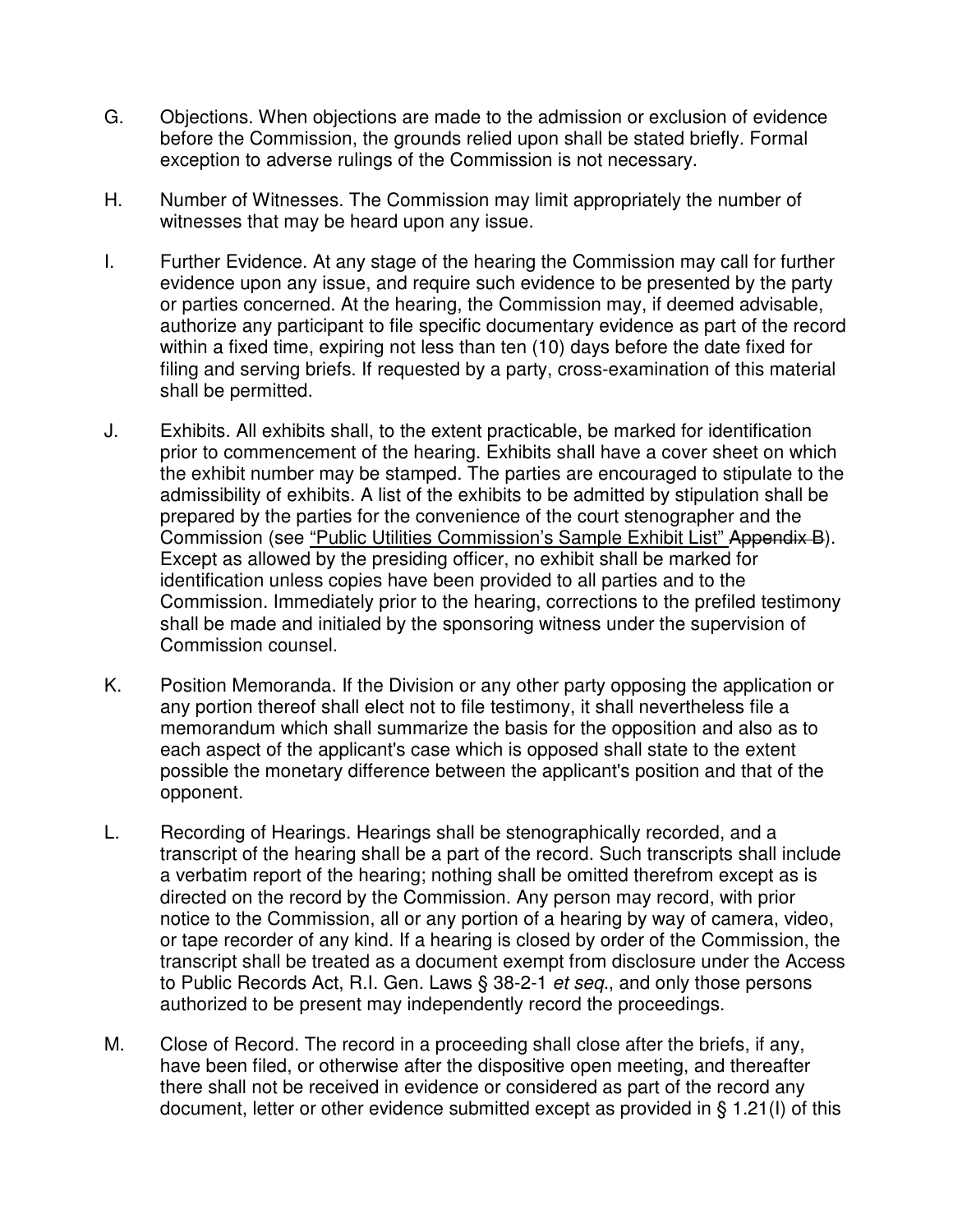Part, changes in the transcript as provided in § 1.24(B) of this Part, or as otherwise stipulated by the parties with the agreement of the Commission.

#### **1.22 Witnesses**

- A. Oral Examination. Witnesses shall be examined orally unless the testimony is taken by deposition as provided in § 1.19 of this Part or the facts are stipulated. Witnesses whose testimony is to be taken shall be sworn, or shall affirm, before their testimony shall be deemed evidence in the proceeding or any questions are put to them.
- B. Expert Witnesses. Written testimony of an expert witness may be received as provided in § 1.21 of this Part, where properly supported by the oral testimony of its author on direct examination, subject to cross-examination and motions to strike.
- C. Acceptance Subject to Check. When a witness accepts a proposition "subject to check", it is the burden of the party offering the witness to correct the record if subsequent study reveals that the witness erred in accepting the proposition. If the area is not explored further in the proceedings, a witness' statement accepting a proposition "subject to check" will be treated as though the witness had accepted the proposition without reservation.

## **1.23 Rules of Evidence – Official Notice**

- A. Rules of Evidence. In all proceedings wherein evidence is taken, irrelevant, immaterial or unduly repetitious evidence shall be excluded. While the rules of evidence as applied in civil cases in the Superior Courts of this state shall be followed to the extent practicable, the Commission shall not be bound by technical evidentiary rules, and, when necessary to ascertain facts not reasonably susceptible of proof under the rules, evidence not otherwise admissible may be submitted, unless precluded by statute, if it is of a type commonly relied upon by reasonably prudent persons in the conduct of their affairs. The rules of privilege recognized by law shall apply. Objections to evidentiary offers may be made and shall be noted in the record.
- B. Exhibits, Copies. In all cases wherein evidence is taken, documentary evidence may be received in the form of copies or excerpts, if the original is not readily available. Upon request, parties shall be given an opportunity to compare the copy with the original.
- C. Administrative Notice. In all proceedings wherein evidence is taken, notice may be taken of judicially cognizable facts. In addition, notice may be taken of generally recognized technical or scientific facts within the Commission's specialized knowledge; but parties shall be notified either before or during the hearing, or by reference in preliminary reports or otherwise, of the material noticed, including any report or data required by law or regulation to be filed with the Commission or the Division, and they shall be afforded an opportunity to contest the material so noticed. The Commission's experience, technical competence, and specialized knowledge may be utilized in the evaluation of evidence. The burden is on the party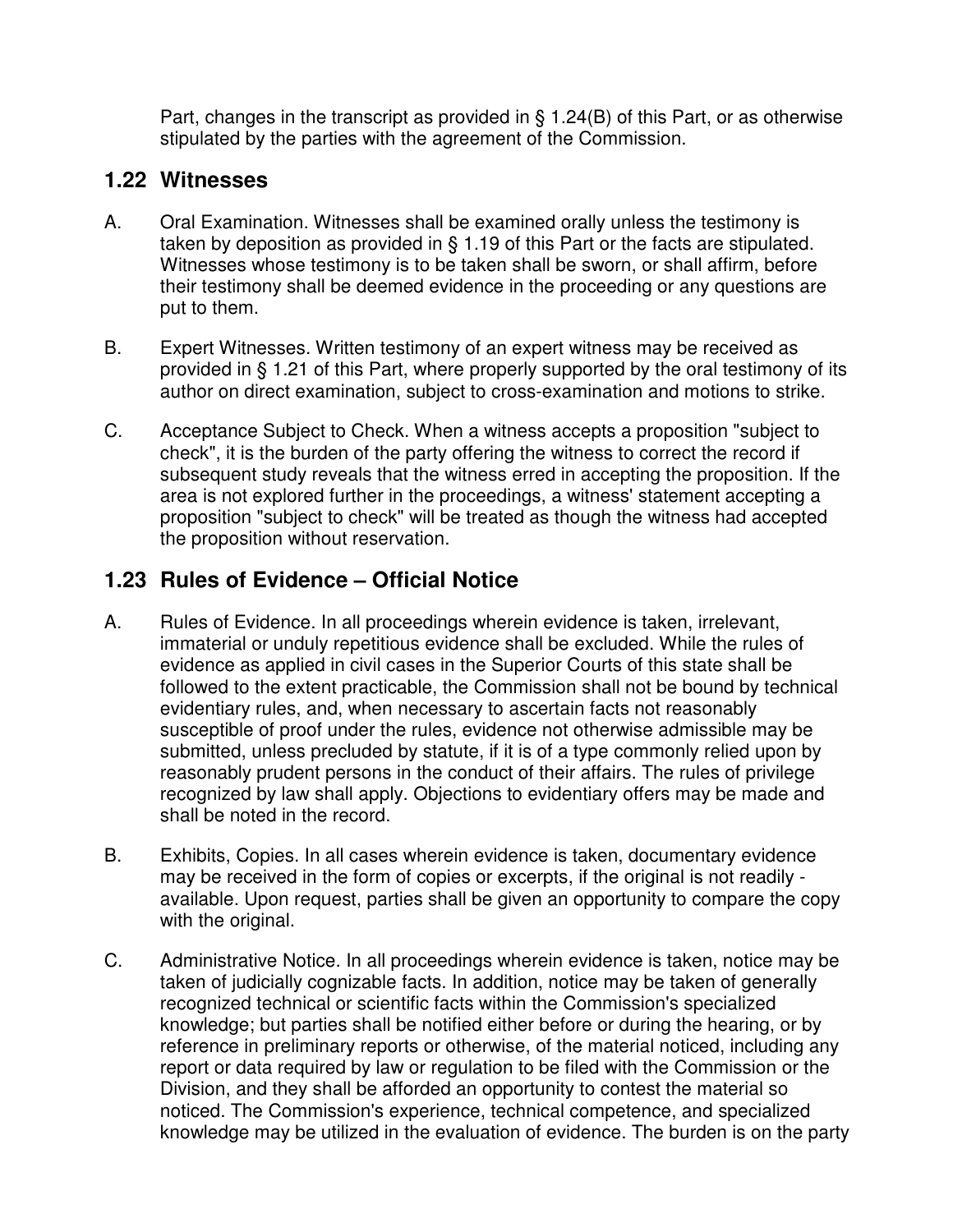requesting the Commission's notice to produce the documents or other matter for the Commission's review.

### **1.24 Transcripts**

- A. Availability in Public Hearings. Public hearings will be stenographically recorded. Any party who requests and receives transcripts shall pay the specified costs to the official reporter. If such receipt is earlier than the date on which the Commission would otherwise receive transcripts, the reporter shall deliver the Commission's copy to the Commission on the earlier date.
- B. Corrections. Corrections in the official transcript may be made only to make it conform to the evidence presented at the hearing. Transcript corrections agreed to by opposing attorneys may be incorporated into the record, if and when approved by the presiding officer, at any time during the hearing, or after the close of evidence, but not more than thirty (30) days from the date of receipt of the transcript, unless the time is shortened by the presiding officer. The presiding officer may call for the submission of proposed corrections and may make disposition thereof at appropriate times during the course of the proceeding.

### **1.25 Stipulations and Settlement Offers**

- A. Stipulations.
	- 1. The parties may stipulate as to any relevant matters of fact or the authenticity of any relevant documents. Such stipulations may be received in evidence at a hearing, and when so received in evidence at a hearing, shall be binding on the parties with respect to the matters therein stipulated.
	- 2. Stipulations shall conform to the applicable requirements of Rules 1.6 and 1.8 of this Part, except stipulations made orally on the record during hearings.
- B. Settlement Offers.
	- 1. Any party to a proceeding may submit an offer of settlement at any time. The offer must be filed with the Clerk, who will transmit the offer to the Commission. An offer of settlement must include:
		- a. the signed settlement offer;
		- b. an attestation by signatories that the settlement is reasonable, in the public interest, and in accordance with law and regulatory policy.
	- 2. Settlement agreements reached at a very early stage in a proceeding, before the establishment of an adequate evidentiary basis, must be supported by the proponents' placing the details of the agreement into the record, including its underlying rationale.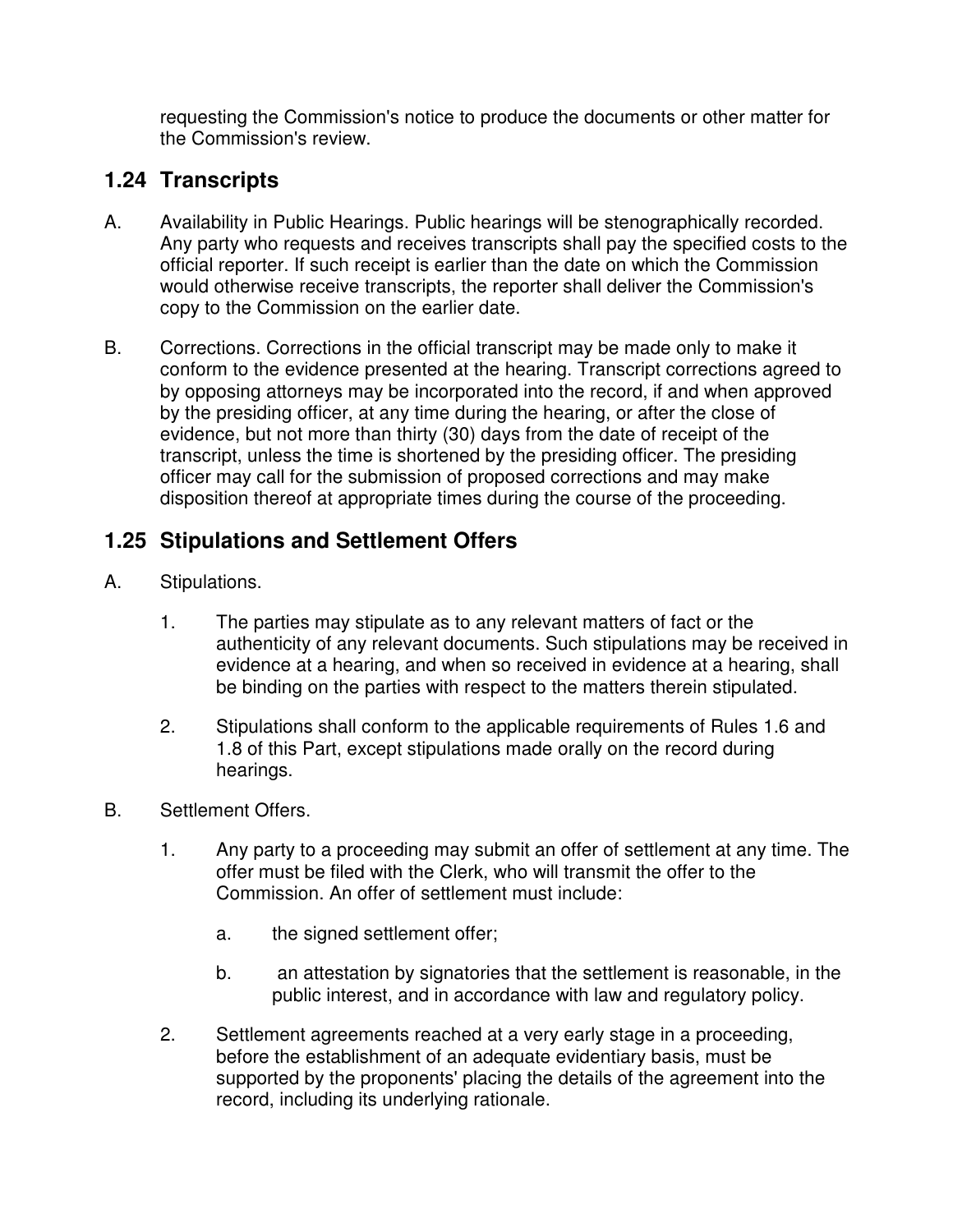- 3. The failure of all parties to agree to or execute a settlement document should not be fatal to an otherwise reasonable settlement. However, nonsignatory parties must have the right to fully present their evidence and legal arguments and cross-examine all pertinent witnesses of other parties, for the purpose of presenting and litigating the contested issues. A party who does not sign settlement documents may not defeat or challenge a settlement simply by refusing to sign the document.
- 4. If the Commission determines that any offer of settlement is contested in whole or in part by any party, the Commission may decide the merits of the contested settlement issues, if the record contains substantial evidence upon which to base a reasoned decision, or the Commission determines there is no genuine issue of material fact.
	- a. If the Commission determines that the contested issues are severable from the offer of settlement, it shall so inform the parties and, unless objected to by any party to the offer of settlement, the uncontested portions may be severed and decided upon a finding by the Commission that the settlement appears to be fair and reasonable and in the public interest. The Commission will not sever any contested issues the resolution of which, in the judgment of the Commission or any party to the offer of settlement, would affect the offer of settlement as a whole or the underlying bargain of the parties thereto.
	- b. If the Commission finds that the record lacks substantial evidence or that the contested issues cannot be severed from the offer of settlement, the Commission will establish procedures for the purpose of receiving additional evidence upon which a decision on the contested issues may reasonably be based.
- 5. The Commission is not bound by settlement agreements, and it will independently review any settlement proposed to it to determine whether the settlement is just, fair and reasonable, in the public interest, or otherwise in accord with law and regulatory policy. When a settlement agreement is presented for decision, the Commission may accept the settlement, reject the settlement, or state additional conditions under which the settlement will be accepted. If the Commission rejects the settlement or if the Commission's conditional acceptance of the settlement is rejected by the parties to the settlement, the matter shall continue, as though no settlement had been presented, and the settlement shall be deemed withdrawn.
- 6. An offer of settlement that is not approved by the Commission is not admissible in evidence against any participant who objects to its admission. Any discussion of the parties with respect to an offer of settlement that is not approved by the Commission is not subject to discovery or admissible in evidence against any participant who objects to its admission.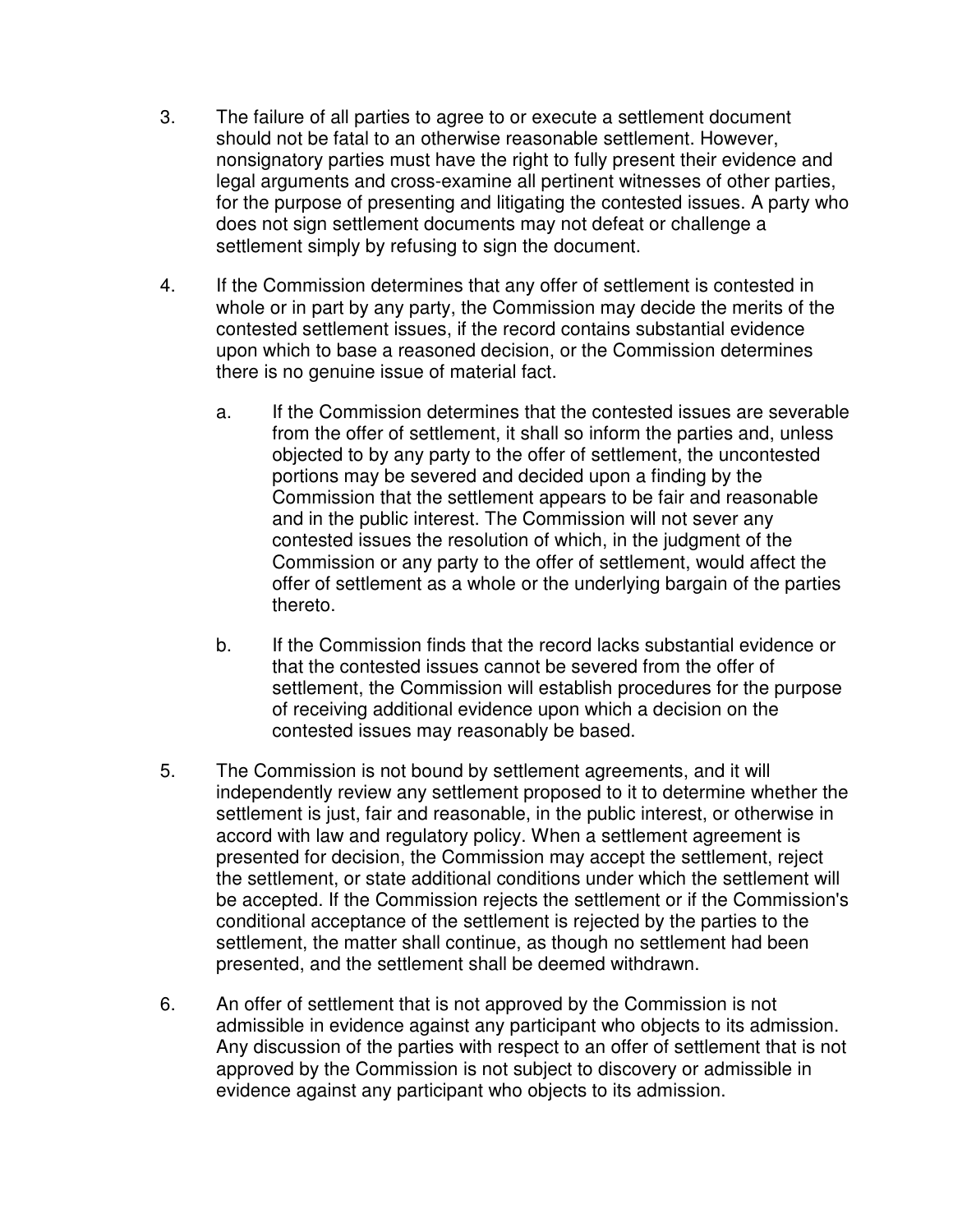C. Hearing on Settlement Offer. The Commission has discretion to conduct a public hearing on any settlement it accepts. No separate public notice shall be required prior to such hearing.

### **1.26 Briefs and Oral Arguments**

- A. Briefs and Memoranda of Law.
	- 1. Unless waived by the parties with the consent of the Commission, at the close of the taking of the testimony in each proceeding, or at such other time during the proceeding as the Commission shall deem appropriate, the Commission shall fix the time for the filing and service of briefs or memoranda of law, giving due regard to the nature of the proceeding, the magnitude of the record, and the complexity or importance of the issues involved; and shall fix the order in which such briefs shall be filed. Reply briefs shall only be permitted by leave of the presiding officer.
	- 2. Briefs shall contain:
		- a. a concise statement of the case; and
		- b. proposed findings of fact and conclusions of law, together with the reasons therefor, separately stated.
	- 3. Exhibits should not be reproduced in the brief, but may, if desired, be reproduced in the appendix to the brief. Every brief of more than twenty (20) pages shall contain a subject index, with page references. All briefs shall be as concise as possible, and shall in no event exceed fifty (50) pages, exclusive of any appendices, except by leave of the presiding officer. In all other respects, briefs shall conform to the requirements of § 1.6 and 1.8 of this Part.
	- 4. Briefs shall not be accepted for filing out of time, except by leave of the presiding officer. Requests for the extension of time in which to file briefs shall conform to the requirements of  $\S$  1.7(B) of this Part and shall be filed at least two (2) days before the time fixed for filing such briefs. All briefs shall be accompanied by a certificate showing service upon all parties or their attorneys who appeared at the hearing or on brief.
- B. Oral Argument. When time permits and the nature of the proceedings, the complexity or importance of the issues of fact or law involved, and the public interest warrant, the presiding officer may allow the presentation of oral argument, imposing such limits or time on the argument as deemed appropriate in the proceeding. Such argument shall be transcribed and bound with the transcript of the testimony.

## **1.27 Reopening Proceedings**

A. By Parties.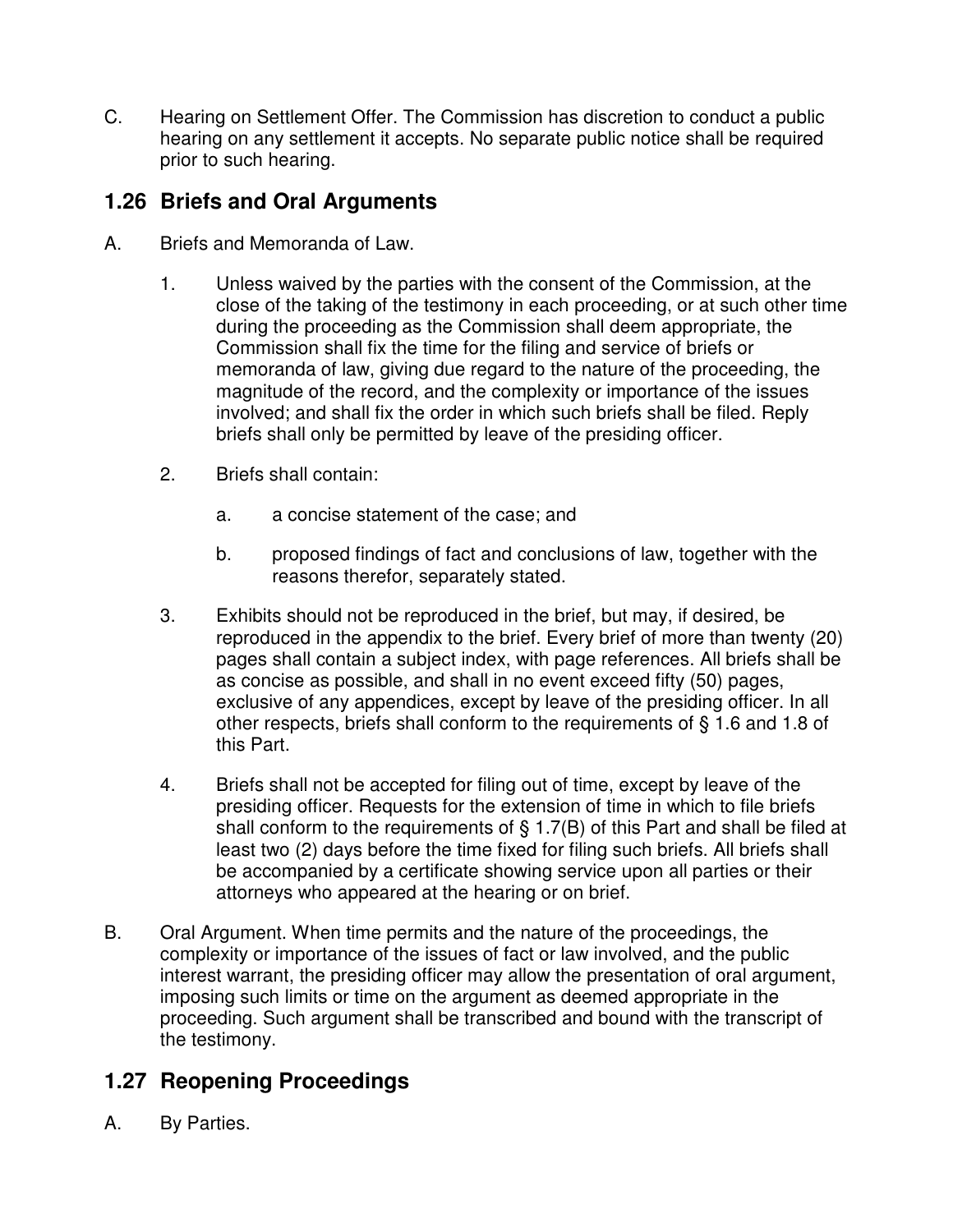- 1. Except as provided in § 1.27(A)(3) of this Part, at any time after the conclusion of a hearing in a proceeding, but before the issuance of the written order, any party to the proceeding may, for good cause shown, move to reopen the proceedings for the purpose of taking additional evidence. Copies of such motion shall be served upon all participants or their attorneys of record, and shall set forth clearly the facts claimed to constitute grounds requiring reopening of the proceedings, including material changes of fact or of law alleged to have occurred since the conclusion of the hearing, and shall in all other respects conform to the applicable requirements of §§ 1.6 through 1.8 of this Part, inclusive.
- 2. Within ten (10) days following the service of such motion, or such shorter or longer time as the Commission shall order, any other party to the proceedings may object or shall be deemed to have waived any objections to the granting of such petition.
- 3. The Commission will not consider any motion to reopen the record filed within ten (10) days before the expiration of a final suspension order in a proceeding initiated by a general rate change filing.
- B. By the Commission. At any time prior to the issuance of its written order, after notice to the parties and opportunity to be heard, the Commission may reopen the proceeding for the receipt of further evidence.

## **1.28 Commission Decisions and Orders**

- A. Written Orders; Calculation of Time. The Commission will issue its orders in writing in every proceeding. The Commission may in its discretion make an oral decision at the bench or at an open meeting prior to the issuance of its written order. The timeliness of applications for rehearing and notices of appeal shall be calculated from the date the Commission issues its written order.
- B. Adjudications for Equal Access to Justice for Small Businesses and Individuals. Pursuant to R.I. Gen. Laws § 42-92-1 et seq., the Commission shall award reasonable litigation expenses incurred by the prevailing party in connection with certain adjudicatory proceedings, if the Commission concludes that there was no reasonable basis in fact and law for the Division's position. The following conditions must be met:
	- 1. the adjudicatory proceedings must involve loss of benefits, the imposition of a fine, the suspension or revocation of a license or permit, or the compulsion or restriction of activities;
	- 2. the prevailing party must be either:
		- a. an individual whose net worth is less than \$500,000 at the time the adjudication is initiated; or
		- b. any individual, partnership, corporation, association, or private organization doing business and located in the state, which is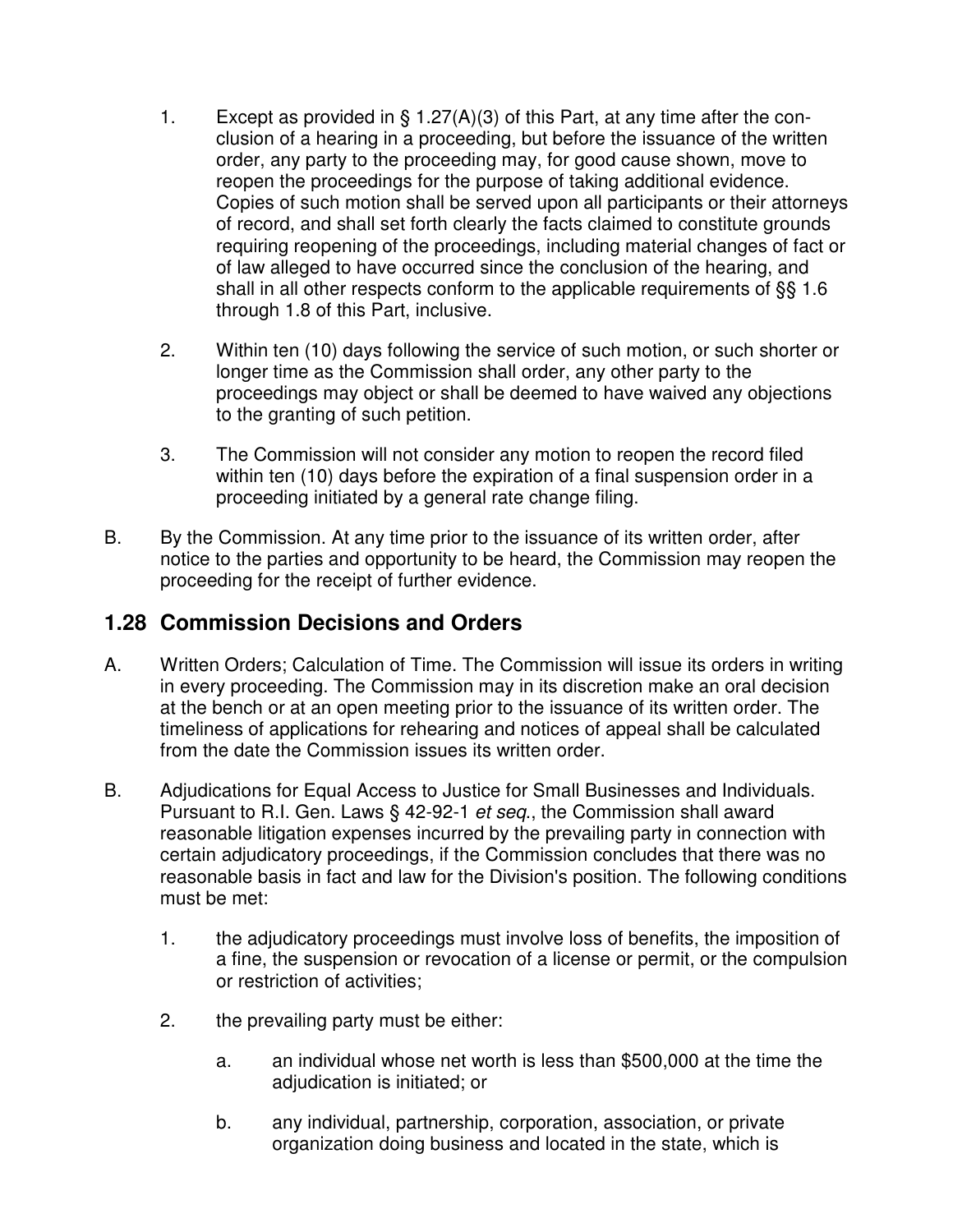independently owned and operated, not dominant in its field, and which employs no more than 100 persons at the time the adjudication is initiated;

- 3. the prevailing party must request reimbursement not later than thirty (30) days following the issuance of the Commission's order, detailing:
	- a. compliance with  $\S$ § 1.28(B)(1) and 1.28(B)(2) of this Part; and
	- b. the costs incurred in defending against the unreasonable adjudicatory proceedings, including, but not limited to, attorney's fees and witness fees.
	- c. The Commission shall issue a supplementary order directing the Division to pay reasonable litigation expenses, as limited by R.I. Gen. Laws § 42-92-2(c).

## **1.29 Relief from Order**

- A. Clerical Mistakes. Clerical mistakes in orders or other parts of the record and errors therein arising from oversight or omission may be corrected by the Commission at any time on its own initiative, or on motion of any party and after such notice as the Commission orders. During the pendency of an appeal, such mistakes may be so corrected before the appeal is docketed in the Supreme Court and thereafter while the appeal is pending may be corrected with leave of the Supreme Court.
- B. Mistake, Inadvertence, Excusable Neglect, Newly Discovered Evidence, Fraud, Other. On motion and upon such terms as are just, the Commission may grant relief for the following reasons:
	- 1. Mistake, inadvertence, surprise, or excusable neglect;
	- 2. Newly discovered evidence, which by due diligence could not have been discovered in time to move to reopen the proceedings under Rule 1.27 of this Part;
	- 3. Fraud, misrepresentation, or other misconduct of an adverse party;
	- 4. The order is void;
	- 5. A prior order on which the order is based has been reversed or otherwise vacated, or it is no longer equitable that the order should have prospective application; or
	- 6. Any other reason justifying relief from the operation of the order.
- C. During the pendency of an appeal, relief may be granted before the appeal is docketed in the Supreme Court and thereafter while the appeal is pending may be granted with leave of the Supreme Court.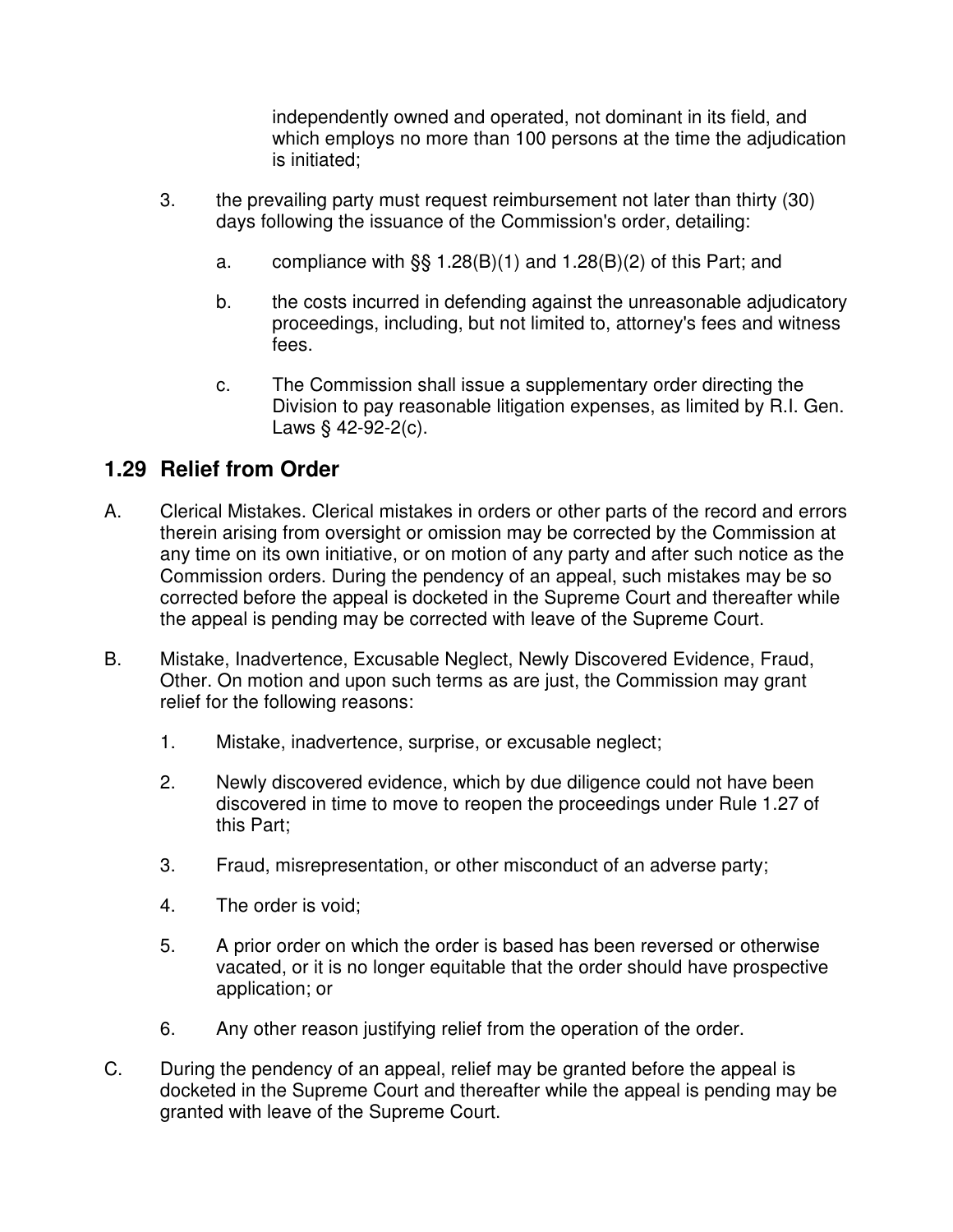D. Time. A motion shall be made within a reasonable time not more than one (1) year after the order is entered. A motion under § 1.29 (B) of this Part does not affect the finality of an order or suspend its operation. This rule does not limit the power of the Commission to entertain an independent action to relieve a party from an order or to set aside an order for fraud upon the Commission.

## **1.30 Negotiated Rulemaking**

- A. Purpose. Because traditional rulemaking procedures may discourage affected parties from meeting and communicating with each other, and may cause parties with different interests to assume conflicting and antagonistic positions and to engage in expensive and time-consuming litigation over regulations, negotiated rulemaking, in which the parties who will be affected by a rule participate in its development, can provide significant advantages. It can increase the acceptability and improve the substance of rules, and it may also shorten the amount of time needed to issue final rules.
- B. Procedure.
	- 1. The Commission may use the services of a convener to assist it in identifying persons who will be affected by the proposed rule, and conducting discussions with such persons to identify the issues of concern to such persons, and to ascertain whether the establishment of a negotiated rulemaking committee is feasible and appropriate in the particular rulemaking. The convener shall report findings and may make recommendations to the Commission. Upon request by the Commission, the convener shall ascertain the names of persons who are willing and qualified to represent interests that will be significantly affected by the proposed rule.
	- 2. If, after considering the report of a convener or conducting its own assessment, the Commission decides to establish a negotiated rulemaking committee, it shall publish a notice which shall include:
		- a. an announcement that the Commission intends to establish a negotiated rulemaking committee to negotiate and develop a proposed rule;
		- b. a description of the subject and scope of the rule to be developed, and the issues to be considered;
		- c. a list of the interests which are likely to be affected by the rule;
		- d. a list of the persons proposed to represent such interests and the person or persons proposed to represent the Commission;
		- e. an explanation of how a person may apply or nominate another person for membership on the committee, as provided under § 1.30(B)(3) of this Part.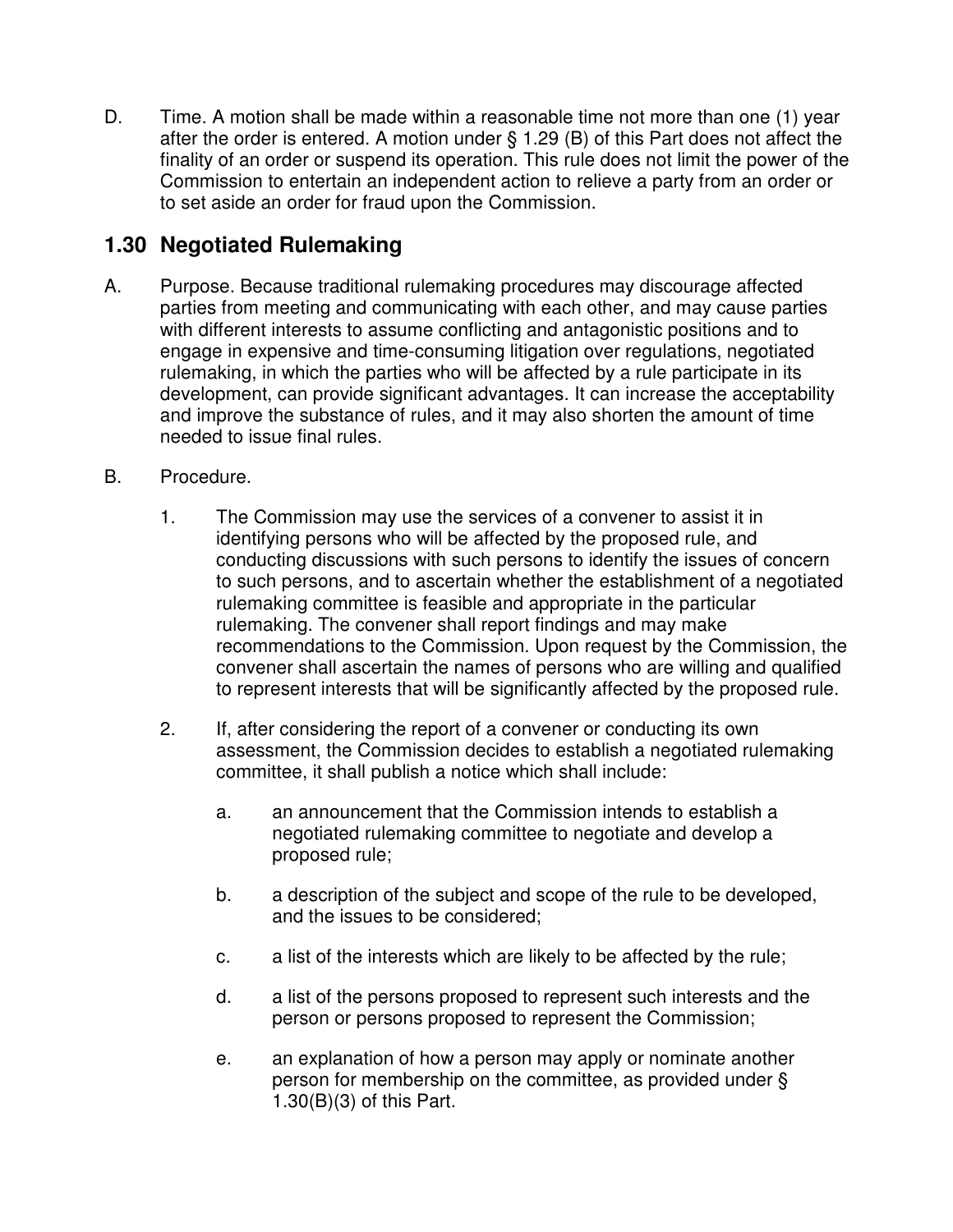- 3. Persons who will be significantly affected by a proposed rule and who believe that their interests will not be adequately represented by any person specified in a notice under § 1.30(B)(2)(d) of this Part may apply for, or nominate another person for, membership on the negotiated rulemaking committee to represent such interests with respect to the proposed rule. Each application or nomination shall include:
	- a. the name of the applicant or nominee and a description of the interests such person shall represent;
	- b. evidence that the applicant or nominee is authorized to represent parties related to the interests the person proposes to represent;
	- c. a written commitment that the applicant or nominee shall actively participate in good faith in the development of the rule under consideration;
	- d. the reasons that the persons specified in the notice under  $\S$ 1.30(B)(2)(d) of this Part do not adequately represent the interests of the person submitting the application or nomination.
- 4. If the Commission determines that a negotiated rulemaking committee can adequately represent the interests that will be significantly affected by a proposed rule and that it is feasible and appropriate in the particular rulemaking, it may establish a negotiated rulemaking committee. Membership on the committee shall be limited to ten (10) members, unless the Commission determines that a greater number of members is necessary for the functioning of the committee or to achieve balanced membership. Each committee shall include at least one person representing the Commission. The Commission shall provide appropriate administrative support to the negotiated rulemaking committee.
- 5. Each negotiated rulemaking committee established shall consider the matter proposed by the Commission for consideration and shall attempt to reach a consensus concerning a proposed rule with respect to such matter and any other matter the committee determines is relevant to the proposed rule.
- 6. The person or persons representing the Commission on a negotiated rulemaking committee shall participate in the deliberations and activities of the committee with the same rights and responsibilities as other members of the committee, and shall be authorized to fully represent the Commission in the discussions and negotiations of the committee.
- 7. The Commission shall select a facilitator for the negotiations of the committee. The facilitator shall not represent the Commission in substantive issues. The facilitator shall:
	- a. chair the meetings of the committee in an impartial manner;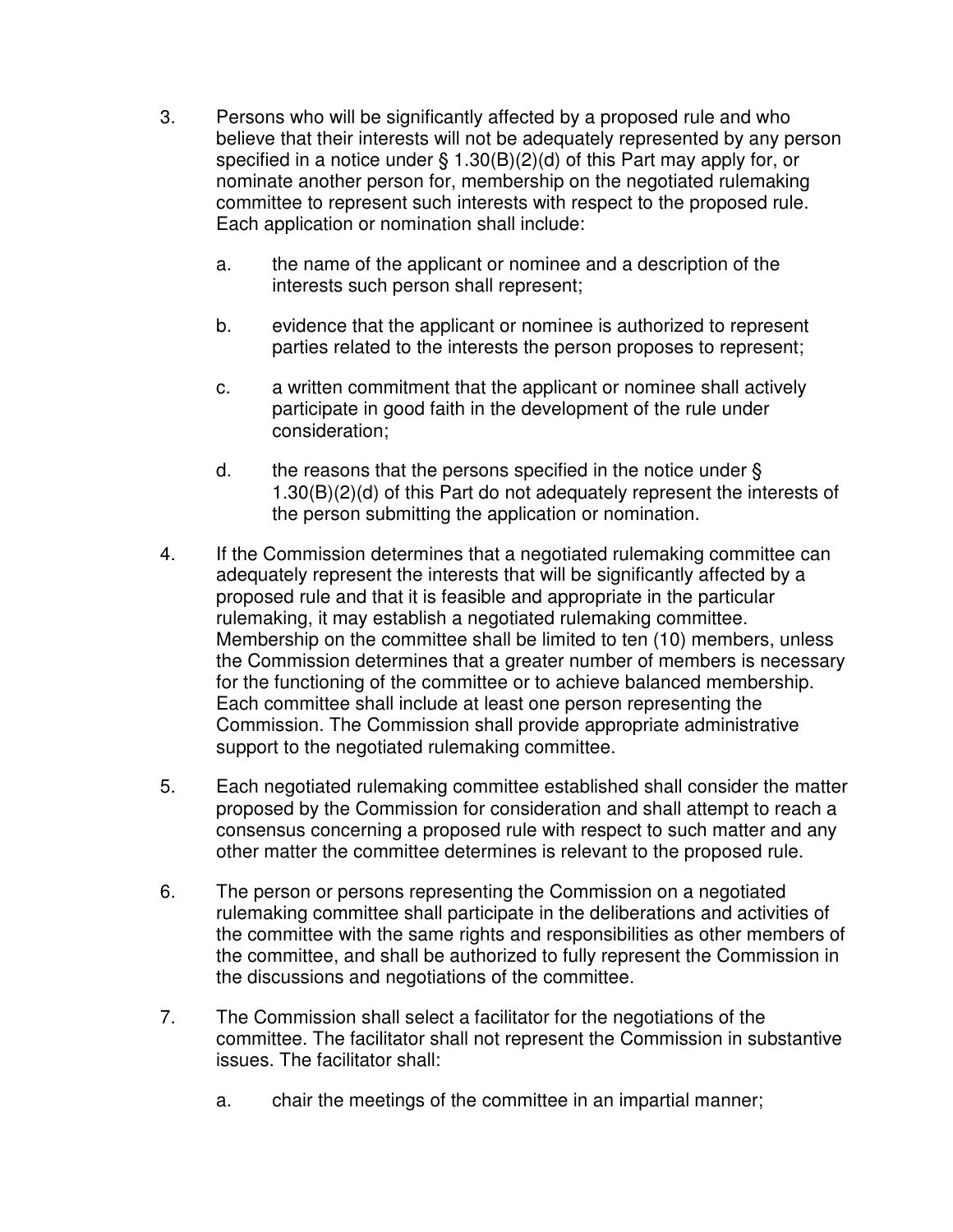- b. impartially assist the members of the committee in conducting discussions and negotiations; and
- c. manage the keeping of minutes and records.
- 8. If a committee reaches a consensus on a proposed rule, at the conclusion of negotiations the committee shall transmit to the Commission a report containing the proposed rule. If the committee does not reach consensus on a pro-posed rule, the committee may transmit to the Commission a report specifying any areas in which the committee reached a consensus. The committee may include in a report any other information, recommendations, or materials that the committee considers appropriate. Any committee member may include as an addendum to the report additional information, recommendations or materials.
- 9. The Commission shall hold an open meeting to determine whether it will adopt the proposed rule. Whether or not the committee reached consensus, if the Commission concurs with the proposed rule, it shall notice the proposed adoption pursuant to  $\S 1.9(F)(1)$  of this Part. No public hearing will be conducted unless requested pursuant to R.I. Gen. Laws § 42-35-3.

## **1.31 Judicial Review**

- A. Appeal from Commission Orders. Any person aggrieved by a written order of the Commission, other than a telecommunications interconnection order, may, within seven (7) days from the date of such order, petition the Supreme Court for a writ of certiorari to review its legality and reasonableness. The petition for a writ of certiorari shall fully set forth the specific reasons for which it is claimed that the decision or order is unlawful or unreasonable. Parties appealing a Commission decision with regard to a telecommunications interconnection order shall file in the United States District Court for the District of Rhode Island pursuant to the Telecommunications Act of 1996, 47 U.S.C. § 252.
- B. Judicial Review of Rules. The validity or applicability of any rule may be determined in an action for declaratory judgment in the Superior Court of Providence County, when it is alleged that the rule, or its threatened application, interferes with or impairs, or threatens to interfere with or impair, the legal rights and privileges of the plaintiff. The Commission shall be made a party to the action.

# **1.32 Appeals to the Public Utilities Commission**

- A. Petition for Review. When a statute provides for review by the Commission of any action by a municipal body, proceedings for such review shall be instituted by filing a petition with the Commission in accordance with these rules.
- B. Time Limits. The time limits within which review may be sought shall be those specified by statute.